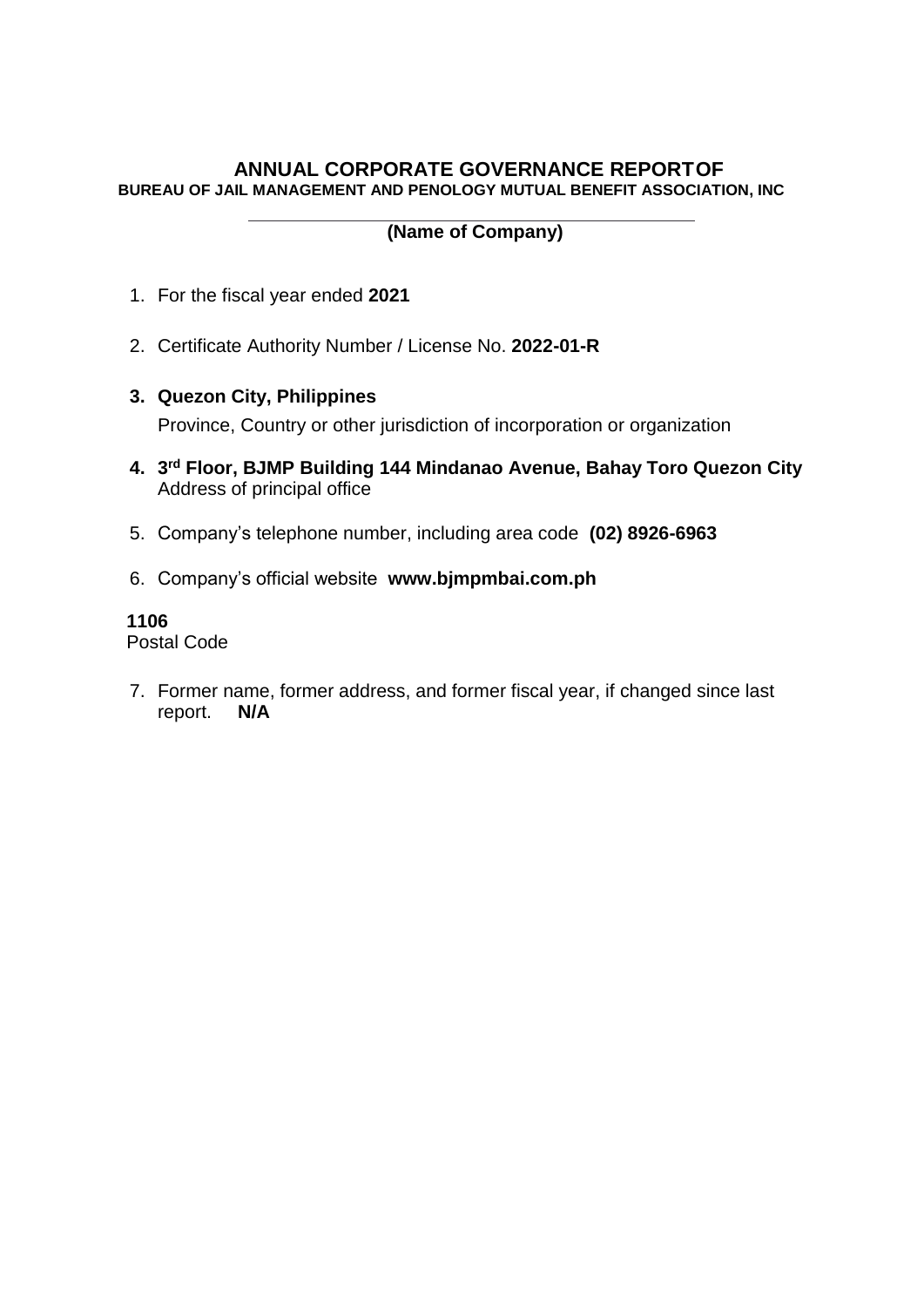| ANNUAL CORPORATE GOVERNANCE REPORT                                                                                                                                                                                                                                                  |                                  |                                                                                                                                                                                                                            |                                                                                                                    |
|-------------------------------------------------------------------------------------------------------------------------------------------------------------------------------------------------------------------------------------------------------------------------------------|----------------------------------|----------------------------------------------------------------------------------------------------------------------------------------------------------------------------------------------------------------------------|--------------------------------------------------------------------------------------------------------------------|
|                                                                                                                                                                                                                                                                                     | <b>COMPLIANT/</b><br><b>NON-</b> | <b>ADDITIONAL INFORMATION</b>                                                                                                                                                                                              | <b>EXPLANATION</b>                                                                                                 |
|                                                                                                                                                                                                                                                                                     | <b>COMPLIANT</b>                 |                                                                                                                                                                                                                            |                                                                                                                    |
|                                                                                                                                                                                                                                                                                     |                                  | The Board's Governance Responsibilities                                                                                                                                                                                    |                                                                                                                    |
| Principle 1: The company should be headed by a competent, working board to foster the long-term success and sustainability of the corporation in a manner<br>consistent with its corporate objectives and the long- term best interests of its shareholders and other stakeholders. |                                  |                                                                                                                                                                                                                            |                                                                                                                    |
| <b>Recommendation 1.1</b>                                                                                                                                                                                                                                                           |                                  |                                                                                                                                                                                                                            |                                                                                                                    |
| 1. Board is composed of directors with collective<br>working knowledge, experience or expertise<br>that is relevant to the company's<br>industry/sector.                                                                                                                            | Compliant                        | Provide information or link/reference to a<br>document containing information on the<br>following:                                                                                                                         | <b>BJMPMBAI Annual Report</b>                                                                                      |
|                                                                                                                                                                                                                                                                                     |                                  |                                                                                                                                                                                                                            | <b>BJMPMBAI Code of Corporate Governance,</b>                                                                      |
| 2. Board has an appropriate mix of competence<br>and expertise.                                                                                                                                                                                                                     | Compliant                        | 1. Academic qualifications, industry<br>knowledge, professional experience,                                                                                                                                                | Article 4, B (Qualifications of Directors)                                                                         |
| 3. Directors remain qualified for their positions<br>individually and collectively to enable them to<br>fulfill their roles and responsibilities and<br>respond to the needs of the organization.                                                                                   | Compliant                        | expertise and relevant trainings of<br>directors<br>2. Qualification standards for directors<br>to facilitate the selection of potential<br>nominees and to serve as<br>benchmark for the evaluation of its<br>performance | Trainings and seminar attended                                                                                     |
| <b>Recommendation 1.2</b>                                                                                                                                                                                                                                                           |                                  |                                                                                                                                                                                                                            |                                                                                                                    |
| 1. Board is composed of a majority of non-<br>executive directors.                                                                                                                                                                                                                  | Compliant                        | Identify or provide link/reference to a<br>document<br>identifying the directors and<br>the type of their directorships                                                                                                    | <b>BJMPMBAI Annual Report</b>                                                                                      |
| <b>Recommendation 1.3</b>                                                                                                                                                                                                                                                           |                                  |                                                                                                                                                                                                                            |                                                                                                                    |
| 1. Company provides in its Board Charter or<br>Manual on Corporate Governance a policy on<br>training of directors.                                                                                                                                                                 | Non-compliant,                   | Provide link or reference to the<br>company's Board Charter or Manual on<br>Corporate Governance relating to its<br>policy on training of directors.                                                                       | Completion of Policy on Training of Board of<br>Directors was delayed due to abnormal work<br>condition (pandemic) |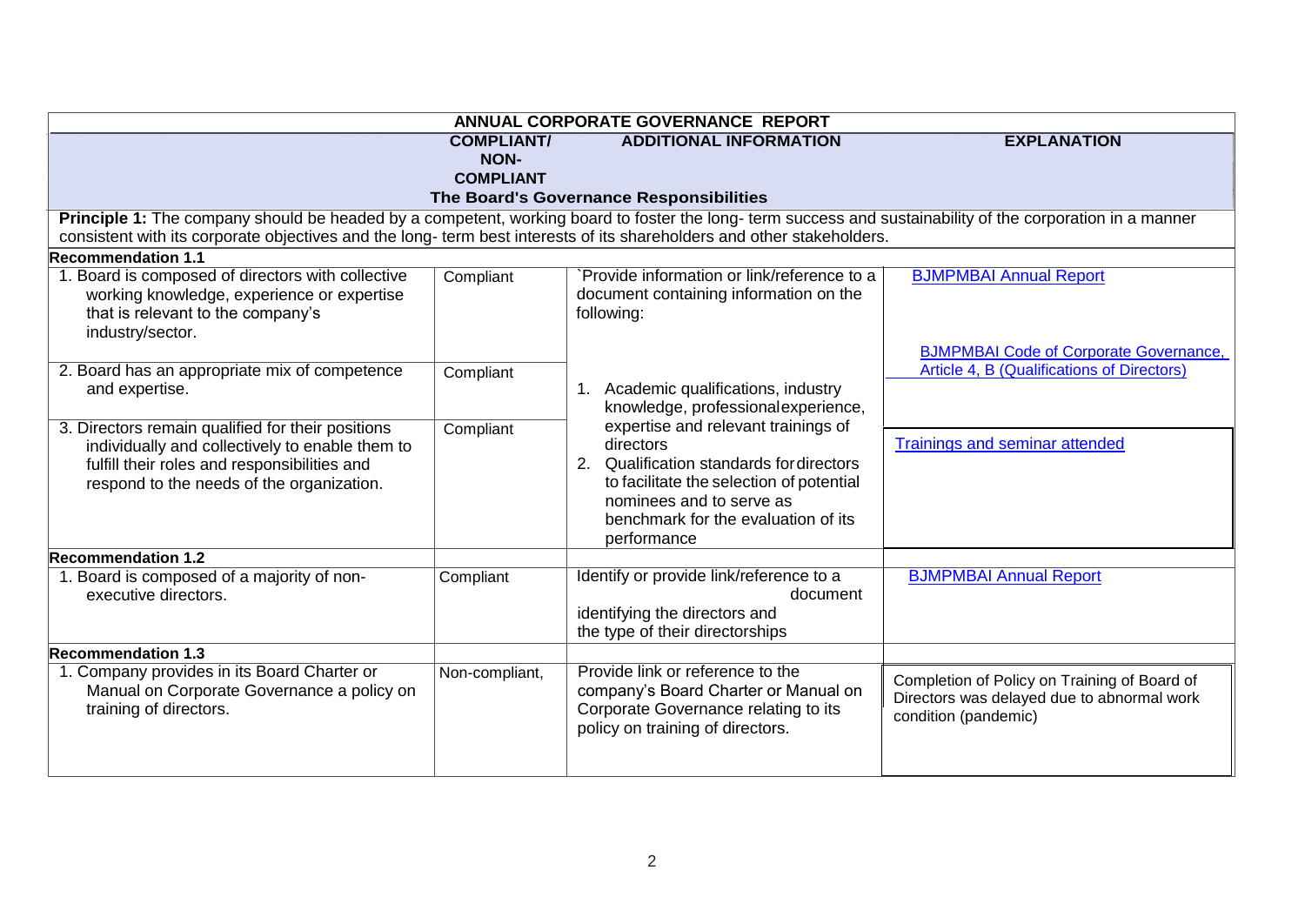| 2. Company provides in its Board Charter or<br>Manual on Corporate Governance an<br>orientation program for first time directors. | Non-compliant | Provide information or link/reference to a<br>document containing information on the<br>orientation program and trainings of<br>directors for the previous year, including<br>the number of hours attended and topics<br>covered. | While the Manual on Corporate Governance<br>does not specify an orientation program for<br>first time Directors, in practice, they are given<br>extensive orientation on their roles, duties and<br>responsibilities before and during board<br>meetings following their election.<br>BJMP MBAI shall incorporate this in its<br>Manual within the year to institutionalize this<br>corporate practice. |
|-----------------------------------------------------------------------------------------------------------------------------------|---------------|-----------------------------------------------------------------------------------------------------------------------------------------------------------------------------------------------------------------------------------|---------------------------------------------------------------------------------------------------------------------------------------------------------------------------------------------------------------------------------------------------------------------------------------------------------------------------------------------------------------------------------------------------------|
| 3. Company has relevant annual continuing<br>training for all directors.                                                          | Compliant     |                                                                                                                                                                                                                                   | <b>Certificates of trainings of Directors</b>                                                                                                                                                                                                                                                                                                                                                           |
| <b>Recommendation 1.4</b>                                                                                                         |               |                                                                                                                                                                                                                                   |                                                                                                                                                                                                                                                                                                                                                                                                         |
| 1. Board has a policy on board diversity.                                                                                         | Non-Compliant | Provide information on or link/reference<br>to a document containing information on<br>the company's board diversity policy.<br>Indicate gender composition of the<br>board.                                                      | Policy on the matter will be prepared following<br>the existing practice.<br>Male and female                                                                                                                                                                                                                                                                                                            |
| <b>Recommendation 1.5</b>                                                                                                         |               |                                                                                                                                                                                                                                   |                                                                                                                                                                                                                                                                                                                                                                                                         |
| 1. Board is assisted in its duties by a Corporate<br>Secretary.                                                                   | Compliant     | Provide information on or link/reference<br>to a document containing information on<br>the Corporate Secretary, including                                                                                                         | <b>General Information Sheet and BJMPMBAI</b><br><b>By-laws</b>                                                                                                                                                                                                                                                                                                                                         |
| 2. Corporate Secretary is a separate individual<br>from the Compliance Officer.                                                   | Compliant     | his/her name, qualifications, duties and<br>functions.                                                                                                                                                                            | <b>BJMPMBAI Annual Report</b>                                                                                                                                                                                                                                                                                                                                                                           |
| 3. Corporate Secretary is not a member of the<br>Board of Directors.                                                              | Non-Compliant |                                                                                                                                                                                                                                   | The company will comply.                                                                                                                                                                                                                                                                                                                                                                                |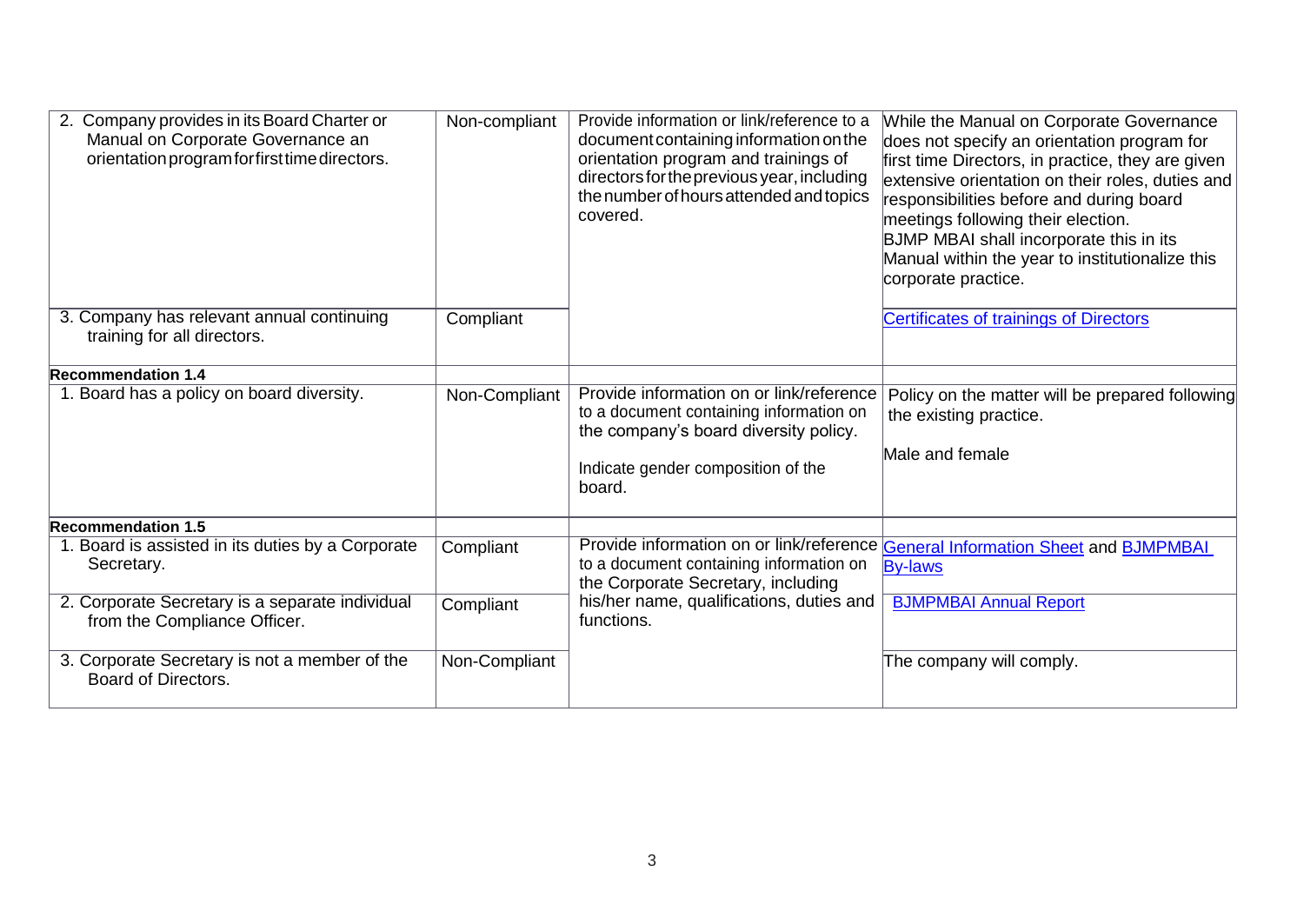| 4. Corporate Secretary attends training/s on<br>corporate governance. | Compliant | Provide information or link/reference to a Certificates of trainings attended<br>document containing information on the<br>corporate governance training attended,<br>including number of hours and topics<br>covered. |  |
|-----------------------------------------------------------------------|-----------|------------------------------------------------------------------------------------------------------------------------------------------------------------------------------------------------------------------------|--|
|                                                                       |           |                                                                                                                                                                                                                        |  |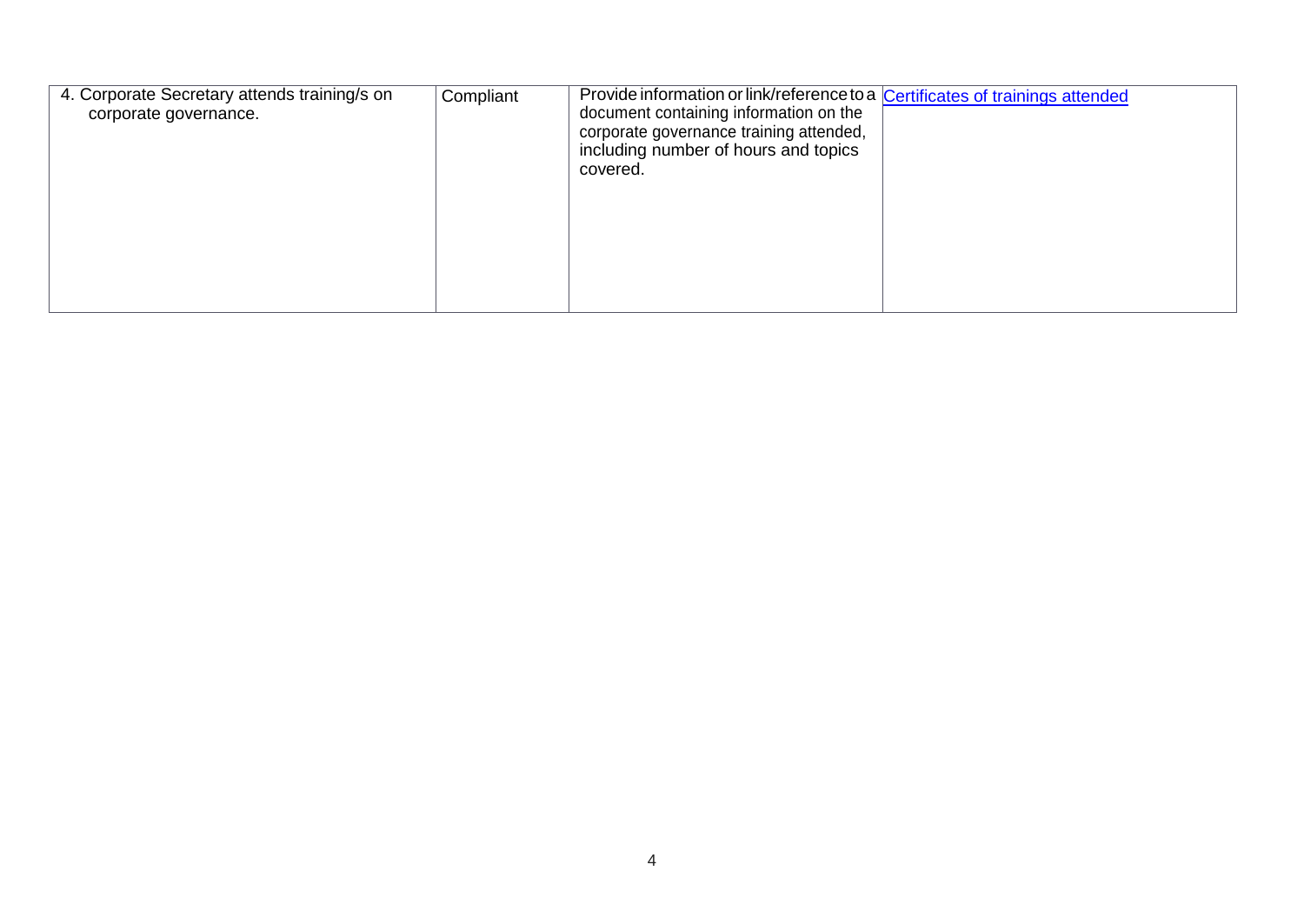| <b>Recommendation 1.6</b>                                                                                                                                                                                                                                                                             |           |                                                                                                                                                                                       |                                                                                      |  |
|-------------------------------------------------------------------------------------------------------------------------------------------------------------------------------------------------------------------------------------------------------------------------------------------------------|-----------|---------------------------------------------------------------------------------------------------------------------------------------------------------------------------------------|--------------------------------------------------------------------------------------|--|
| 1. Board is assisted by a Compliance Officer.                                                                                                                                                                                                                                                         | Compliant | Provide information on or link/reference<br>to a document containing information on<br>the Compliance Officer, including his/her                                                      | Board Resolution No. 19-19-21, Series of<br>2019                                     |  |
| 2. Compliance Officer has a rank of Vice<br>President or an equivalent position with<br>adequate stature and authority in the<br>corporation.                                                                                                                                                         | Compliant | name, position, qualifications, duties and<br>functions.                                                                                                                              | <b>Approved Organizational Structure</b>                                             |  |
| 3. Compliance Officer is not a member of the<br>board.                                                                                                                                                                                                                                                | Compliant |                                                                                                                                                                                       | <b>Approved Organizational Structure</b>                                             |  |
| 4. Compliance Officer attends training/s on<br>corporate governance annually.                                                                                                                                                                                                                         | Compliant | Provide information on or link/reference<br>to a document containing information on<br>the corporate governance training<br>attended, including number of hours and<br>topics covered | <b>Certificate of Participation</b>                                                  |  |
| Principle 2: The fiduciary roles, responsibilities and accountabilities of the Board as provided under the law, the company's articles and by-laws, and other legal<br>pronouncements and guidelines should be clearly made known to all directors as well as to stockholders and other stakeholders. |           |                                                                                                                                                                                       |                                                                                      |  |
| <b>Recommendation 2.1</b>                                                                                                                                                                                                                                                                             |           |                                                                                                                                                                                       |                                                                                      |  |
| 1. Directors act on a fully informed basis, in good<br>faith, with due diligence and care, and in the<br>best interest of the company.                                                                                                                                                                | Compliant | Provide information or reference to a<br>document containing information on how<br>the directors performed their duties (can<br>include board resolutions, minutes of<br>meeting)     | Minutes of Board Meetings and Approved<br><b>Board</b><br><b>Resolutions of 2021</b> |  |
| <b>Recommendation 2.2</b>                                                                                                                                                                                                                                                                             |           |                                                                                                                                                                                       |                                                                                      |  |
| 1. Board oversees the development, review and<br>approval of the company's business objectives<br>and strategy.                                                                                                                                                                                       | Compliant | Provide information or link/reference to a<br>document containing information on how<br>the directors performed this function (can<br>include board resolutions, minutes of           | Minutes of Board Meetings and Approved<br><b>Board</b><br><b>Resolutions of 2021</b> |  |
| 2. Board oversees and monitors the<br>implementation of the company's business<br>objectives and strategy in order to sustain the<br>company's long-term viability and strength                                                                                                                       | Compliant | meeting)<br>Indicate frequency of review of business<br>objectives and strategy                                                                                                       | <b>Minutes of Board Meetings and Approved</b><br><b>Board</b><br>Resolutions of 2021 |  |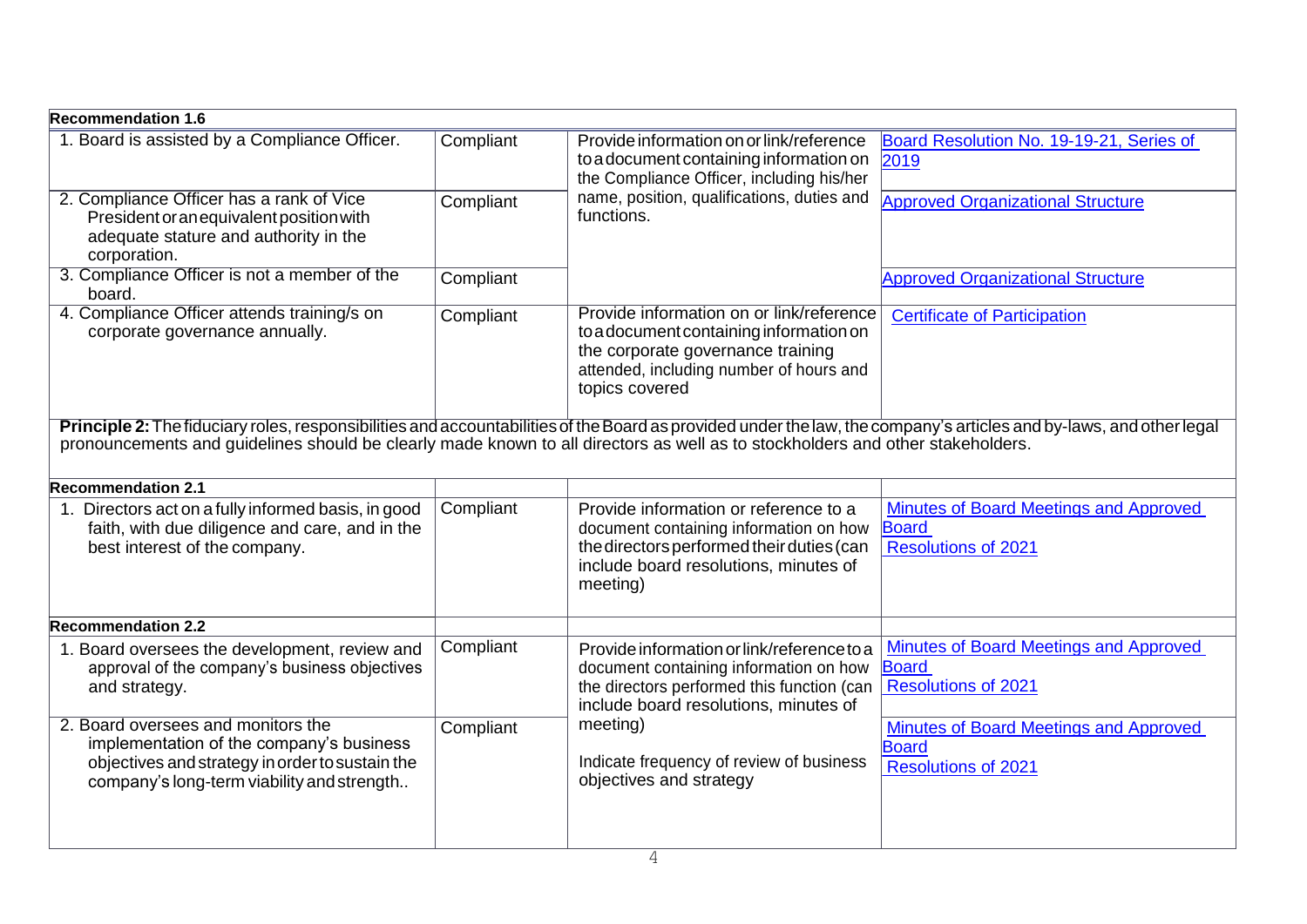| <b>Recommendation 2.3</b>                                                                                                                         |               |                                                                                                                                                                  |                                                                                                                                                                              |
|---------------------------------------------------------------------------------------------------------------------------------------------------|---------------|------------------------------------------------------------------------------------------------------------------------------------------------------------------|------------------------------------------------------------------------------------------------------------------------------------------------------------------------------|
| Board is headed by a competent and qualified<br>Chairperson.                                                                                      | Compliant     | Provide information or reference to a<br>document containing information on<br>the Chairperson, including his/her name<br>and qualifications                     | <b>BJMPMBAI Annual Report</b>                                                                                                                                                |
| <b>Recommendation 2.4</b>                                                                                                                         |               |                                                                                                                                                                  |                                                                                                                                                                              |
| 1. Board ensures and adopts an effective<br>succession planning program for directors, key<br>officers and management.                            | Non-Compliant | Disclose and provide information or<br>link/reference to a document containing<br>information on the company<br>succession planning and retirement               | Succession Planning Program is still a work in<br>progress to be completed within the year<br>(delayed due to abnormal work schedule of<br>employees)                        |
| Board adopts a policy on the retirement for<br>2.<br>directors and key officers.                                                                  | Non-Compliant | policies and programs, and its<br>implementation                                                                                                                 | Policy on Retirement for Directors and Key<br>Officers is still a work in progress to be<br>completed within the year(delayed due to<br>abnormal work schedule of employees) |
| <b>Recommendation 2.4</b>                                                                                                                         |               |                                                                                                                                                                  |                                                                                                                                                                              |
| Board formulates and adopts a policy<br>specifying the relationship between<br>remuneration and performance of key officers<br>and board members. | Non-Compliant | Provide information on or link/reference to<br>adocument containing information on the<br>company's remuneration policy and its<br>implementation, including the | Board Members are not allowed to receive<br>compensation as per <b>BJMPMBAI By-laws</b> , Article<br>XII, Section 3.                                                         |
| Board aligns the remuneration of key officers<br>2.<br>and board members with long-term interests<br>of the company.                              | Non-Compliant | relationship between remuneration and<br>performance.                                                                                                            |                                                                                                                                                                              |
| Directors do not participate in discussions or<br>3.<br>deliberations involving his/her own<br>remuneration.                                      | Non-Compliant |                                                                                                                                                                  |                                                                                                                                                                              |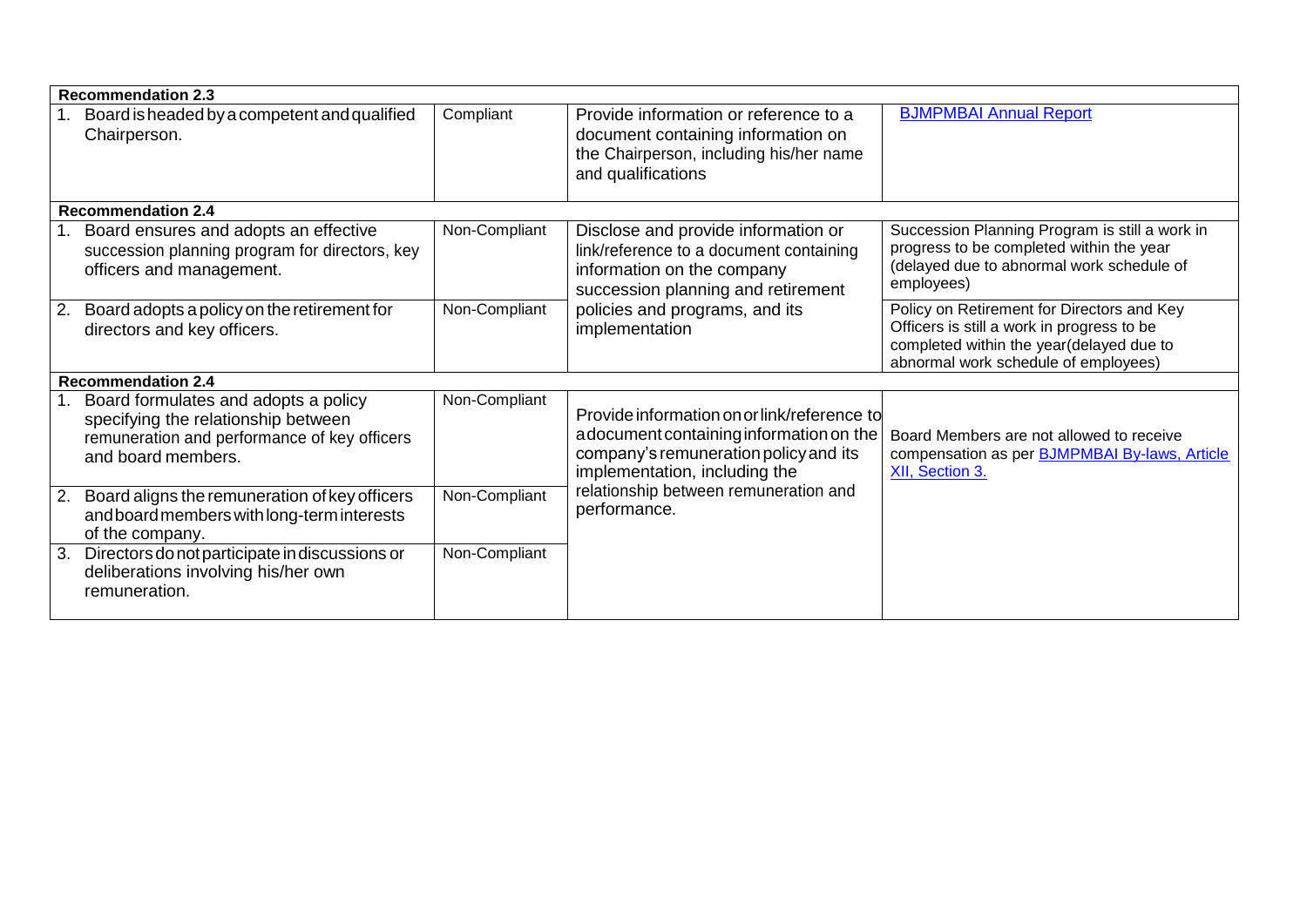| <b>Recommendation 2.6</b>                                                                                                                                                             |                   |                                                                                                                                                                                                                                                             |                                                                                                                                                                                                                                                                                                                                                                                                                                                                                                                                               |
|---------------------------------------------------------------------------------------------------------------------------------------------------------------------------------------|-------------------|-------------------------------------------------------------------------------------------------------------------------------------------------------------------------------------------------------------------------------------------------------------|-----------------------------------------------------------------------------------------------------------------------------------------------------------------------------------------------------------------------------------------------------------------------------------------------------------------------------------------------------------------------------------------------------------------------------------------------------------------------------------------------------------------------------------------------|
| Board has a formal and transparent<br>board nomination and election<br>policy.                                                                                                        | Compliant<br>Non- | Provide information or reference to a document<br>containing information on the company's nomination and<br>election policy and process and its implementation,                                                                                             | <b>Latest Guidelines on Election</b>                                                                                                                                                                                                                                                                                                                                                                                                                                                                                                          |
| Board nomination and election<br>2.<br>policy is disclosed in the<br>company's Manual on Corporate<br>Governance.                                                                     | Compliant         | including the criteria used in selecting new directors,<br>how the shortlisted candidates and how it encourages<br>nominations from shareholders.                                                                                                           | Board Nomination and Election Policy is<br>not incorporated in the Manual on<br>Corporate Governance and will be<br>incorporated before the end of the year.                                                                                                                                                                                                                                                                                                                                                                                  |
| Board nomination and election policy<br>3.<br>includes how the company accepts<br>nominations from minority<br>shareholders.                                                          | Compliant         | Provide proof if minority shareholders have a right to<br>nominate candidates to the board.<br>Provide information if there was an assessment of the<br>effectiveness of the Board's processes in the nomination,<br>election or replacement of a director. | Board Nomination and Election Policy is<br>incorporated in the latest Election<br>Guidelines.<br>BJMPMBAI does not have either majority<br>or minority shareholders being a non-<br>stock corporation.                                                                                                                                                                                                                                                                                                                                        |
| Board nomination and election policy<br>4.<br>includes how the board reviews<br>nominated candidates.                                                                                 | Compliant         |                                                                                                                                                                                                                                                             | Board Nomination and Election Policy is<br>governed by the By-Laws which does not<br>include board review of nominated<br>candidates being a General Assembly-<br>directed activity. Board review is<br>impossible because nomination is<br>extemporaneous and done on the floor.<br>As a matter of exception, nominees for<br>Independent Director goes through a<br>qualifying process conducted by a<br>Nomination Committee as mandated by<br>relevant SEC guidelines incorporated in<br>the latest Election Guidelines.                  |
| Board nomination and election policy<br>5.<br>includes an assessment of the<br>effectiveness of the Board's<br>processes in the nomination, election<br>or replacement of a director. | Compliant         |                                                                                                                                                                                                                                                             | The processes in the nomination and<br>election, except the replacement of a<br>director due to an exigency, is executed<br>by an election committee designated by<br>the Board and guided by the By-Laws.<br>Hence no assessment is done on the<br>effectiveness of the Board concerning the<br>aforementioned processes. On the other<br>hand, replacement of a director based on<br>exigency is also specifically governed by<br>the By-laws. Board Nomination and<br>Election Policy is incorporated in the<br>latest Election Guidelines |
| Board has a process for identifying the<br>6.<br>quality of directors that is aligned with<br>the strategic direction of the company.                                                 | Compliant         |                                                                                                                                                                                                                                                             | The Board strictly adheres to the rules<br>and processes governing qualifications<br>and disqualifications of directors as<br>specifically provided under existing laws,                                                                                                                                                                                                                                                                                                                                                                      |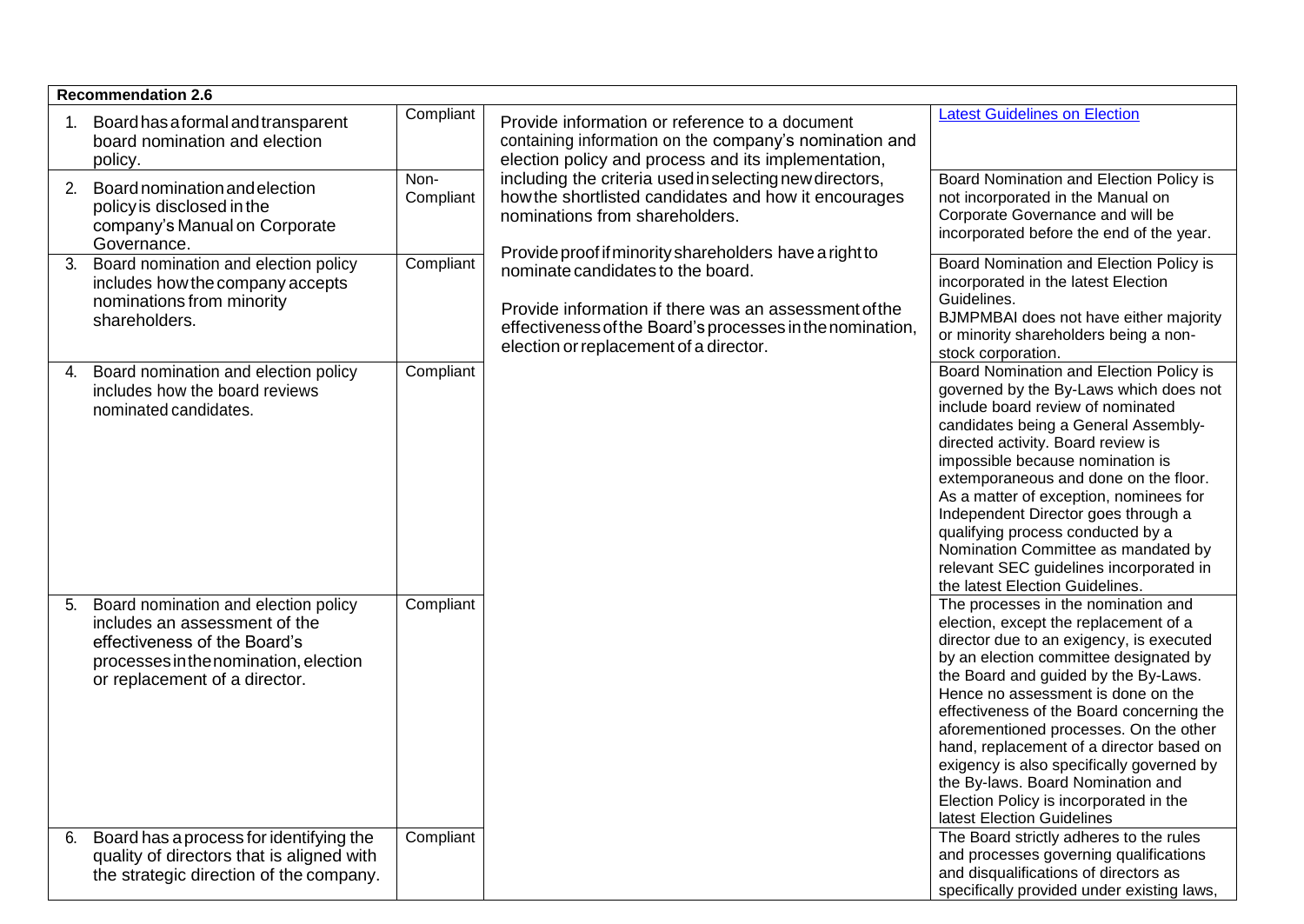|                                                                                                                                                                                                                                                                 |                   |                                                                                                                                                                                                                                                                | and the Constitution and By-laws of the<br>Association to ensure that the quality of<br>directors elected to office are consistent<br>with the strategic directions of the<br>Association.<br>[Guidelines on Election]*attachment |
|-----------------------------------------------------------------------------------------------------------------------------------------------------------------------------------------------------------------------------------------------------------------|-------------------|----------------------------------------------------------------------------------------------------------------------------------------------------------------------------------------------------------------------------------------------------------------|-----------------------------------------------------------------------------------------------------------------------------------------------------------------------------------------------------------------------------------|
| <b>Recommendation 2.7</b>                                                                                                                                                                                                                                       |                   |                                                                                                                                                                                                                                                                |                                                                                                                                                                                                                                   |
| 1. Board has overall responsibility in<br>ensuring that there is a group-wide<br>policy and system governing related<br>party transactions (RPTs) and other<br>unusual or infrequently occurring<br>transactions.                                               | Non-<br>Compliant | Provide information on or reference to a document<br>containing the company's policy on related party<br>transaction, including policy on review and approval of<br>significant RPTs                                                                           | Policy Governing RPT transactions is still<br>a work in progress to be completed within<br>the year ((delayed due to abnormal work<br>schedule of employees)                                                                      |
| 2. RPT policy includes appropriate<br>review and approval of material<br>RPTs, which guarantee fairness and<br>transparency of the transactions.                                                                                                                | Non-<br>Compliant | Identify transactions that were approved pursuant to the<br>policy.                                                                                                                                                                                            | Policy Governing RPT transactions is still<br>a work in progress to be completed within<br>the year(delayed due to abnormal work<br>schedule of employees)                                                                        |
| 3. RPT policy encompasses all entities<br>within the group, taking into account<br>their size, structure, risk profile and<br>complexity of operations.                                                                                                         | Non-<br>Compliant |                                                                                                                                                                                                                                                                | Policy Governing RPT transactions is still<br>a work in progress to be completed within<br>the year(delayed due to abnormal work<br>schedule of employees)                                                                        |
| <b>Recommendation 2.8</b>                                                                                                                                                                                                                                       |                   |                                                                                                                                                                                                                                                                |                                                                                                                                                                                                                                   |
| 1. Board is primarily responsible for<br>approving the selection of Management<br>led by the Chief Executive Officer<br>(CEO) and the heads of the other<br>control functions (Chief Risk Officer,<br>Chief Compliance Officer and Chief<br>Audit Executive).   | Compliant         | Provide information on or reference to a document<br>containing the Board's policy and responsibility for<br>approving the selection of management.<br>Identify the Management team appointed.                                                                 | <b>BJMPMBAI Code of Corporate</b><br>Governance<br><b>Approved Organizational Structure</b>                                                                                                                                       |
| 2. Board is primarily responsible for<br>assessing the performance of<br>Management led by the Chief<br>Executive Officer (CEO) and the heads<br>of the other control functions (Chief<br>Risk Officer, Chief Compliance Officer<br>and Chief Audit Executive). | Compliant         | Provide information on or reference to a document<br>containing the Board's policy and responsibility for<br>assessing the performance of management.<br>Provide information on the assessment process and<br>indicate frequency of assessment of performance. | Performance Evaluation Form for the<br>Management approved by the Board in<br>2020                                                                                                                                                |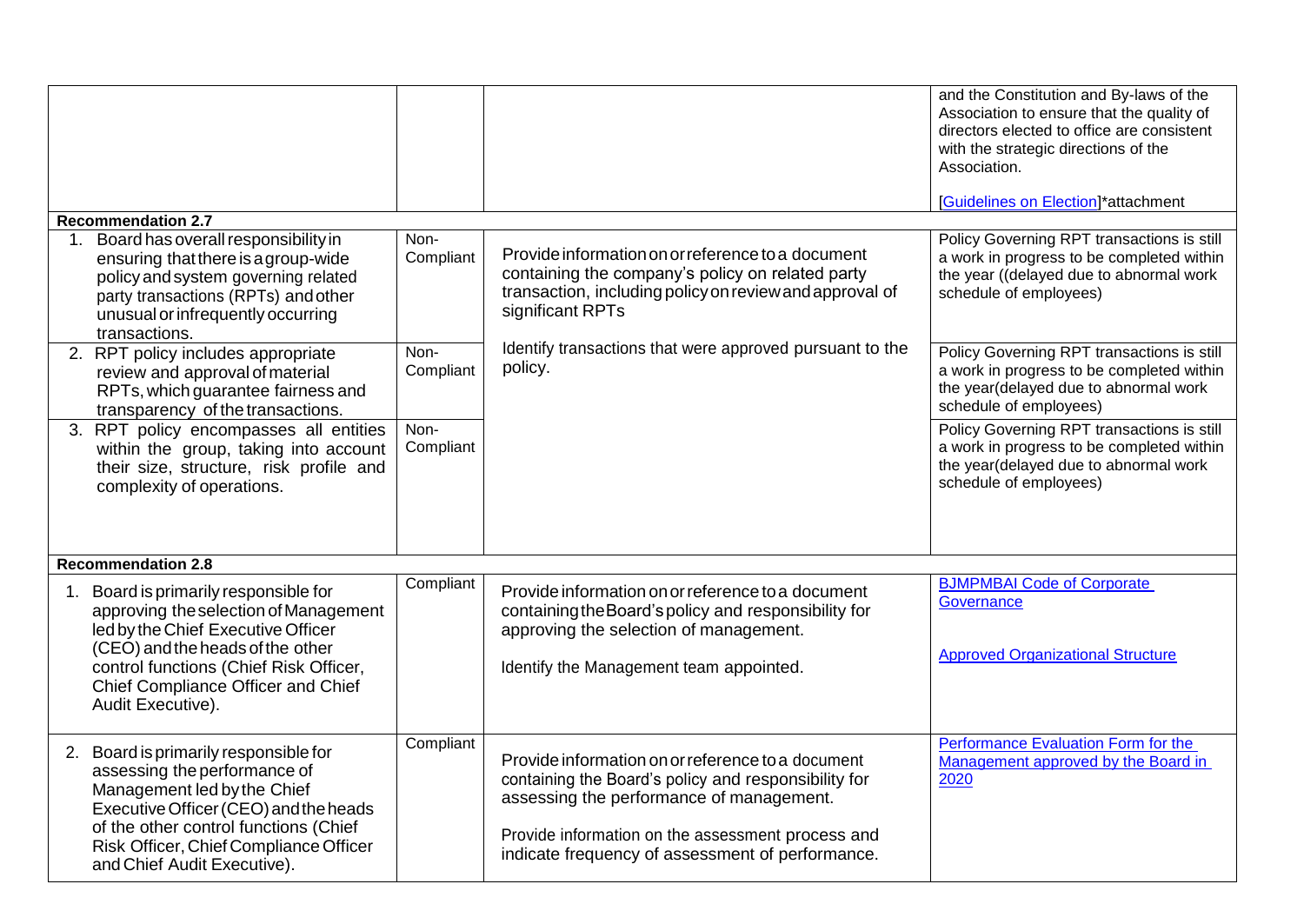| Board establishes an effective                                                                                                                                                                                                         | <b>Recommendation 2.9</b><br>Compliant<br>Provide information on or link/reference to a<br>The Performance Evaluation Sheet for |                                                                                                      |                                                    |  |  |  |  |  |
|----------------------------------------------------------------------------------------------------------------------------------------------------------------------------------------------------------------------------------------|---------------------------------------------------------------------------------------------------------------------------------|------------------------------------------------------------------------------------------------------|----------------------------------------------------|--|--|--|--|--|
| performance management framework<br>that ensures that personnel's<br>performance is at par with the<br>standards set by the Board and<br>Senior Management.                                                                            |                                                                                                                                 | document containing the Board's performance<br>management framework for management and<br>personnel. | Rank and File was approved by the Board<br>in 2020 |  |  |  |  |  |
| Board establishes an effective<br>performance management framework<br>that ensures that Management,<br>including the Chief Executive Officer<br>performance is at par with the<br>standards set by the Board and<br>Senior Management. | Compliant                                                                                                                       |                                                                                                      | <b>Performance Evaluation Forms</b>                |  |  |  |  |  |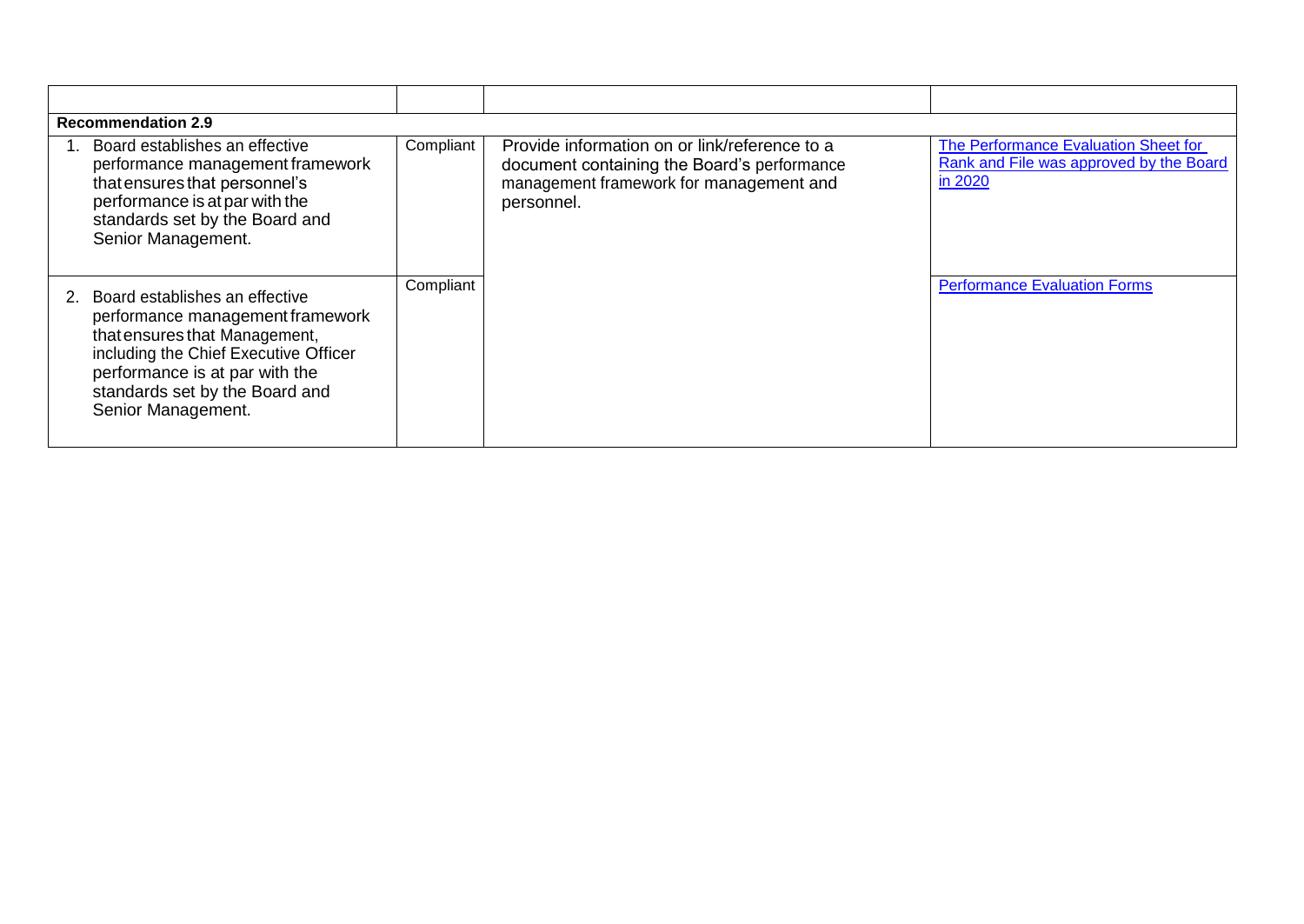| <b>Recommendation 2.10</b>                                                                                                                                                                      |               |                                                                                                                                                                                                                   |                                                              |
|-------------------------------------------------------------------------------------------------------------------------------------------------------------------------------------------------|---------------|-------------------------------------------------------------------------------------------------------------------------------------------------------------------------------------------------------------------|--------------------------------------------------------------|
| 1. Board oversees that an appropriate internal<br>control system is in place.                                                                                                                   | Compliant     | Provide information on or link/reference<br>to a document showing the Board's<br>responsibility for overseeing that an<br>appropriate internal control system is in                                               | <b>Internal Control Manual</b>                               |
| 2. The internal control system includes a<br>mechanism for monitoring and managing<br>potential conflict of interest of the<br>Management, members and shareholders.                            | Compliant     | place and what is included in the internal<br>control system                                                                                                                                                      | <b>Internal Control Manual</b>                               |
| 3. Board approves the Internal Audit Charter.                                                                                                                                                   | Non-Compliant | Provide reference or link to the<br>company's Internal Audit Charter                                                                                                                                              | Internal Audit Charter will be completed<br>within the year  |
| <b>Recommendation 2.11</b>                                                                                                                                                                      |               |                                                                                                                                                                                                                   |                                                              |
| 1. Board oversees that the company has in place<br>a sound enterprise risk management (ERM)<br>framework to effectively identify, monitor,<br>assess and manage key business risks.             | Non-Compliant | Provide information on or link/reference<br>to a document showing the Board's<br>oversight responsibility on the establishment<br>of a sound enterprise risk management<br>framework and how the board was quided | ERM framework is still for development                       |
| 2. The risk management framework guides the<br>Board in identifying units/business lines and<br>enterprise-level risk exposures, as well as the<br>effectiveness of risk management strategies. | Non-Compliant | by the framework.<br>Provide proof of effectiveness of risk<br>management strategies, if any.                                                                                                                     | ERM framework is still for development                       |
| <b>Recommendation 2.12</b>                                                                                                                                                                      |               |                                                                                                                                                                                                                   |                                                              |
| 1. Board has a Board Charter that formalizes and<br>clearly states its roles, responsibilities and<br>accountabilities in carrying out its fiduciary<br>duties.                                 | Compliant     | Provide link to the company's website<br>where the Board Charter is disclosed.                                                                                                                                    | <b>BJMPMBAI By-Laws and Good</b><br>Governance Manual        |
| 2. Board Charter serves as a guide to the<br>directors in the performance of their functions.                                                                                                   | Compliant     |                                                                                                                                                                                                                   | <b>BJMPMBAI By-Laws and Good</b><br><b>Governance Manual</b> |
| 3. Board Charter is publicly available and posted<br>on the company's website.                                                                                                                  | Compliant     |                                                                                                                                                                                                                   | <b>BJMPMBAI By-Laws and Good</b><br><b>Governance Manual</b> |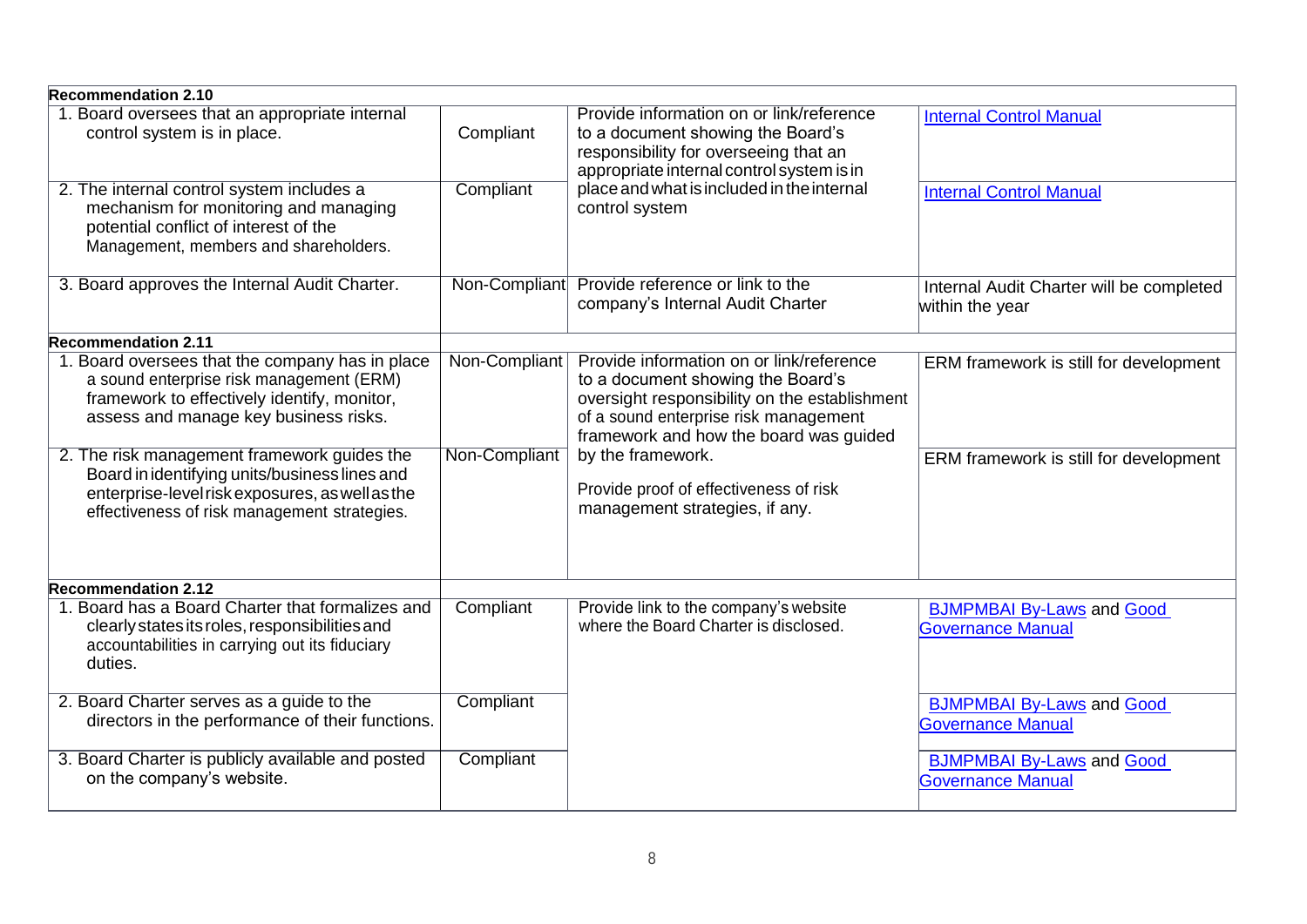| Principle 3: Board committees should be set up to the extent possible to support the effective performance of the Board's functions, particularly with respect<br>to audit, risk management, related party transactions, and other key corporate governance concerns, such as nomination and remuneration. The<br>composition, functions and responsibilities of all committees established should be contained in a publicly available Committee Charter. |           |                                                                                                                                                                                                                                                                                  |                                                |  |  |
|------------------------------------------------------------------------------------------------------------------------------------------------------------------------------------------------------------------------------------------------------------------------------------------------------------------------------------------------------------------------------------------------------------------------------------------------------------|-----------|----------------------------------------------------------------------------------------------------------------------------------------------------------------------------------------------------------------------------------------------------------------------------------|------------------------------------------------|--|--|
| <b>Recommendation 3.1</b>                                                                                                                                                                                                                                                                                                                                                                                                                                  |           |                                                                                                                                                                                                                                                                                  |                                                |  |  |
| Board establishes board committees that<br>focus on specific board functions to aid in<br>the optimal performance of its roles and<br>responsibilities.                                                                                                                                                                                                                                                                                                    | Compliant | Provide information or link/reference to a<br>document containing information on all the<br>board committees established by the company.                                                                                                                                         | <b>List of Committees</b>                      |  |  |
| <b>Recommendation 3.2</b>                                                                                                                                                                                                                                                                                                                                                                                                                                  |           |                                                                                                                                                                                                                                                                                  |                                                |  |  |
| Board establishes an Audit Committee<br>to enhance its oversight capability over<br>the company's financial reporting,<br>internal control system, internal and<br>external audit processes, and<br>compliance with applicable laws and<br>regulations.                                                                                                                                                                                                    | Compliant | Provide information or link/reference to a<br>document containing information on the Audit<br>Committee, including its functions.<br>Indicate if it is the Audit Committee's<br>responsibility to recommend the appointment<br>and removal of the company's external<br>auditor. | Manual on Good Governance,<br>Article IV-H (i) |  |  |
| 2. Audit Committee is composed of at least<br>three appropriately qualified non-<br>executive directors, the majority of whom,<br>including the Chairman is independent.                                                                                                                                                                                                                                                                                   | Compliant | Provide information or link/referenceto a<br>document containing information on the<br>members of the Audit Committee, including<br>their qualifications and type of directorship.                                                                                               | <b>BJMPMBAI Annual Report</b>                  |  |  |
| 3. All the members of the committee have<br>relevant background, knowledge, skills,<br>and/or experience in the areas of<br>accounting, auditing and finance.                                                                                                                                                                                                                                                                                              | Compliant | Provide information or link/reference to a<br>document containing information on the<br>background, knowledge, skills, and/or<br>experience of the members of the Audit<br>Committee.                                                                                            | <b>BJMPMBAI Annual Report</b>                  |  |  |
| 4. The Chairman of the Audit Committee<br>is not the Chairman of the Board or of<br>any other committee.                                                                                                                                                                                                                                                                                                                                                   | Compliant | Provide information or link/reference to a document<br>containing information on the Chairman of the<br>Audit Committee                                                                                                                                                          | <b>BJMPMBAI Annual Report</b>                  |  |  |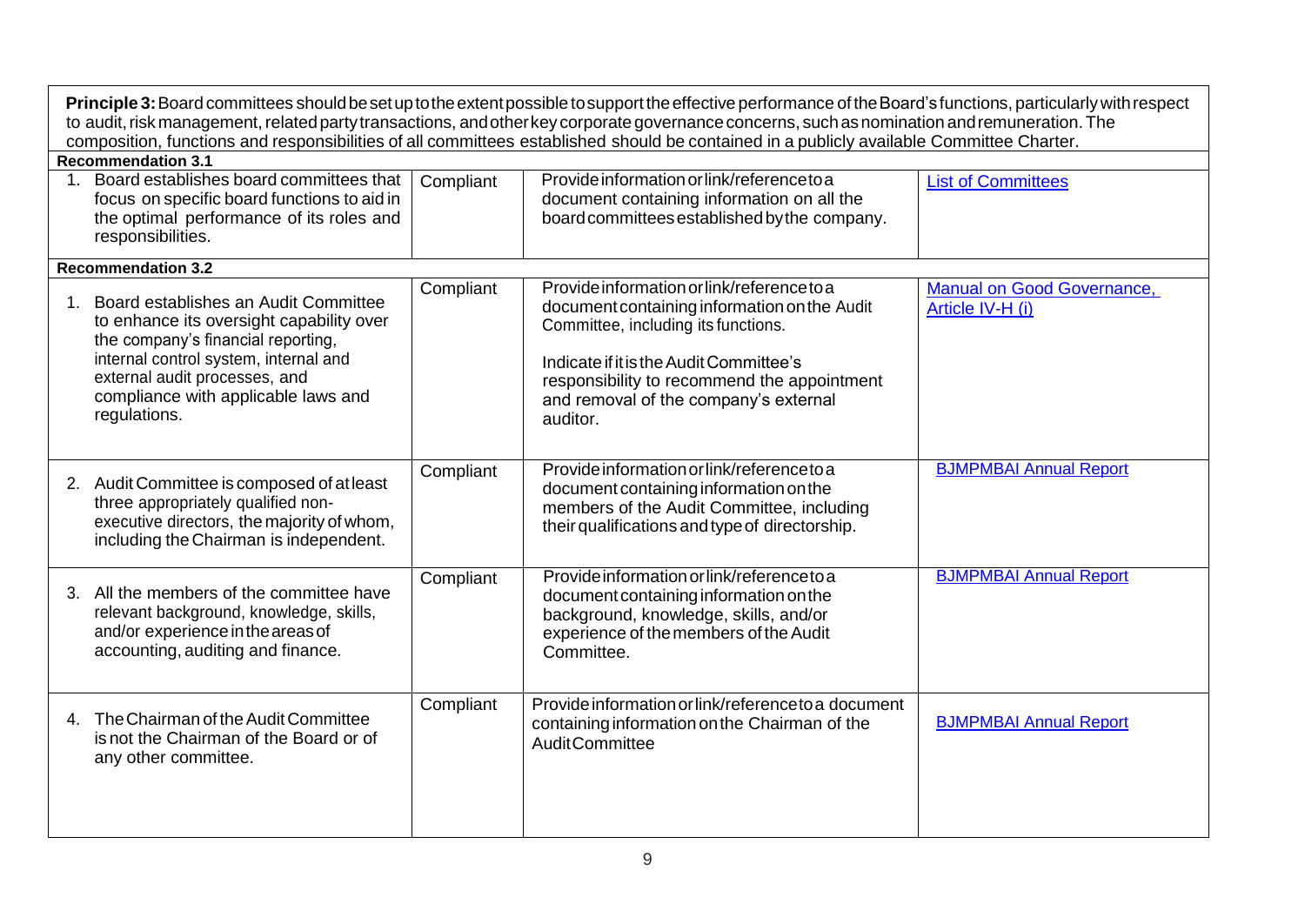| <b>Recommendation 3.3</b>                                                                                                                                                                                                                                           |           |                                                                                                                                                                                                                                                                                                               |                                                                        |
|---------------------------------------------------------------------------------------------------------------------------------------------------------------------------------------------------------------------------------------------------------------------|-----------|---------------------------------------------------------------------------------------------------------------------------------------------------------------------------------------------------------------------------------------------------------------------------------------------------------------|------------------------------------------------------------------------|
| Board establishes a Corporate<br>Governance Committee tasked to<br>assist the Board in the performance of<br>its corporate governance<br>responsibilities, including the functions<br>that were formerly assigned to a<br>Nomination and Remuneration<br>Committee. | Compliant | Provide information or reference to a document<br>containing information on the Corporate<br>Governance Committee, including its functions<br>Indicate if the Committee undertook the process<br>of identifying the quality of directors aligned<br>with the company's strategic direction, if<br>applicable. | Resolution No. 2021-23, Series of<br>2021                              |
| 2. Corporate Governance Committee is<br>composed of at least three members,<br>majority of whom should be<br>independent directors.                                                                                                                                 | Compliant | Provide information or link/reference to a<br>document containing information on the<br>members of the Corporate Governance<br>Committee, including their qualifications and<br>type of directorship.                                                                                                         | Resolution No. 2021-23, Series of<br>2021                              |
| 3. Chairman of the Corporate<br>Governance Committee is an<br>independent director.                                                                                                                                                                                 | Compliant | Provide information or link/reference to a<br>document containing information on the<br>Chairman of the Corporate Governance<br>Committee.                                                                                                                                                                    | Resolution No. 2021-23, Series of<br>2021                              |
| <b>Recommendation 3.4</b>                                                                                                                                                                                                                                           |           |                                                                                                                                                                                                                                                                                                               |                                                                        |
| 1. Board establishes a separate Board<br>Risk Oversight Committee (BROC) that<br>should be responsible for the oversight<br>of a company's Enterprise Risk<br>Management system to ensure its<br>functionality and effectiveness.                                   | Compliant | Provide information or link/reference to a<br>document containing information on the Board<br>Risk Oversight Committee (BROC), including<br>its functions                                                                                                                                                     | <b>List of Committees</b><br>Resolution No. 2021-23, Series of<br>2021 |
| 2. BROC is composed of at least three<br>members, the majority of whom should<br>be independent directors, including the<br>Chairman.                                                                                                                               | Compliant | Provide information or link/reference to a<br>document containing information on the<br>members of the BROC, including their<br>qualifications and type of directorship                                                                                                                                       | <b>List of Committees</b><br>Resolution No. 2021-23, Series of<br>2021 |
| 3. The Chairman of the BROC is not<br>the Chairman of the Board or of<br>any other committee.                                                                                                                                                                       | Compliant | Provide information or link/reference to a<br>document containing information on the<br>Chairman of the BROC                                                                                                                                                                                                  | Resolution No. 2021-23, Series of<br>2021                              |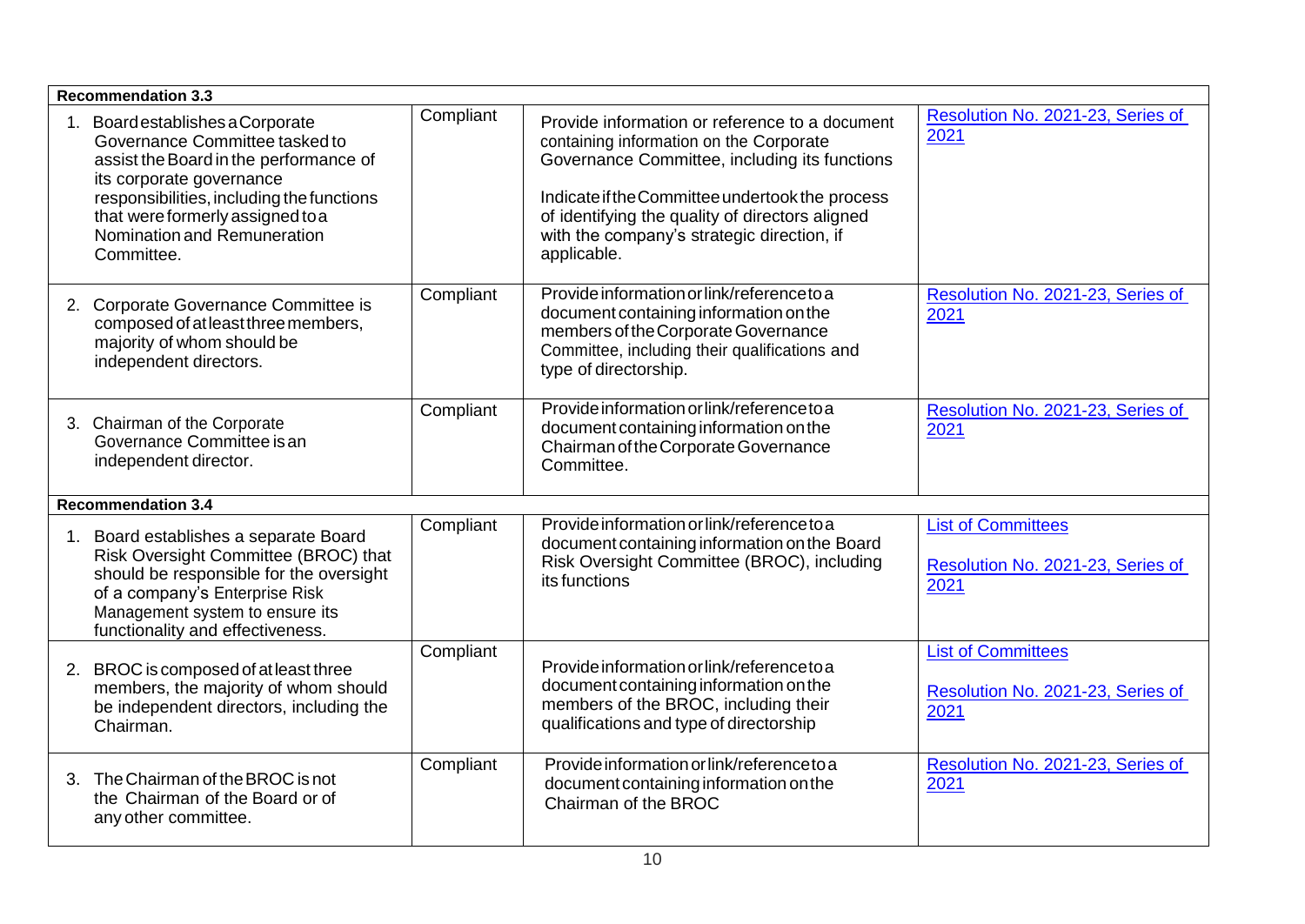| 4. At least one member of the BROC has<br>relevant thorough knowledge and experience<br>on risk and risk management.                                                                                                                                                  | Compliant | Provide information or link/reference to a<br>document containing information on the<br>background, skills, and/or experience of<br>the members of the BROC.                                                                             | <b>Training Certificate of BROC member</b>                                       |
|-----------------------------------------------------------------------------------------------------------------------------------------------------------------------------------------------------------------------------------------------------------------------|-----------|------------------------------------------------------------------------------------------------------------------------------------------------------------------------------------------------------------------------------------------|----------------------------------------------------------------------------------|
| <b>Recommendation 3.5</b>                                                                                                                                                                                                                                             |           |                                                                                                                                                                                                                                          |                                                                                  |
| 1. The Board establishes a Related Party<br>Transactions (RPT) Committee, which is<br>tasked with reviewing all material related party<br>transactions of the company.                                                                                                | Compliant | Provide information or link/reference to a<br>document containing information on the<br><b>Related Party Transactions (RPT)</b><br>Committee, including its functions.                                                                   | Resolution No. 2021-23, Series of 2021.<br>Specific function is work in progress |
| 2. RPT Committee is composed of at least three<br>non-executive directors, majority of whom<br>should be independent, including the<br>Chairman.                                                                                                                      | Compliant | Provide information or link/reference to a<br>document containing information on the<br>members of the RPT Committee,<br>including their qualifications and type of<br>directorship.                                                     | Resolution No. 2021-23, Series of 2021.<br>Specific function is work in progress |
| <b>Recommendation 3.6</b>                                                                                                                                                                                                                                             |           |                                                                                                                                                                                                                                          |                                                                                  |
| 1. All established committees have a Committee<br>Charters stating in plain terms their respective<br>purposes, memberships, structures,<br>operations, reporting process, resources and<br>other relevant information.                                               | Compliant | Provide information on or link/reference<br>to the company's committee charters,<br>containing all the required information,<br>particularly the functions of the<br>Committee that is necessary for<br>performance evaluation purposes. | <b>Good Governance Manual and List of</b><br><b>Committees</b>                   |
| 2. Committee Charters provide standards for<br>evaluating the performance of the Committees.                                                                                                                                                                          | Compliant |                                                                                                                                                                                                                                          | <b>Good Governance Manual and List of</b><br><b>Committees</b>                   |
| 3. Committee Charters were fully disclosed on<br>the company's website.                                                                                                                                                                                               | Compliant | Provide link to company's website where<br>the Committee Charters are disclosed.                                                                                                                                                         | <b>Good Governance Manual and List of</b><br><b>Committees</b>                   |
| Principle 4: To show full commitment to the company, the directors should devote the time and attention necessary to properly and effectively perform their duties<br>and responsibilities, including sufficient time to be familiar with the corporation's business. |           |                                                                                                                                                                                                                                          |                                                                                  |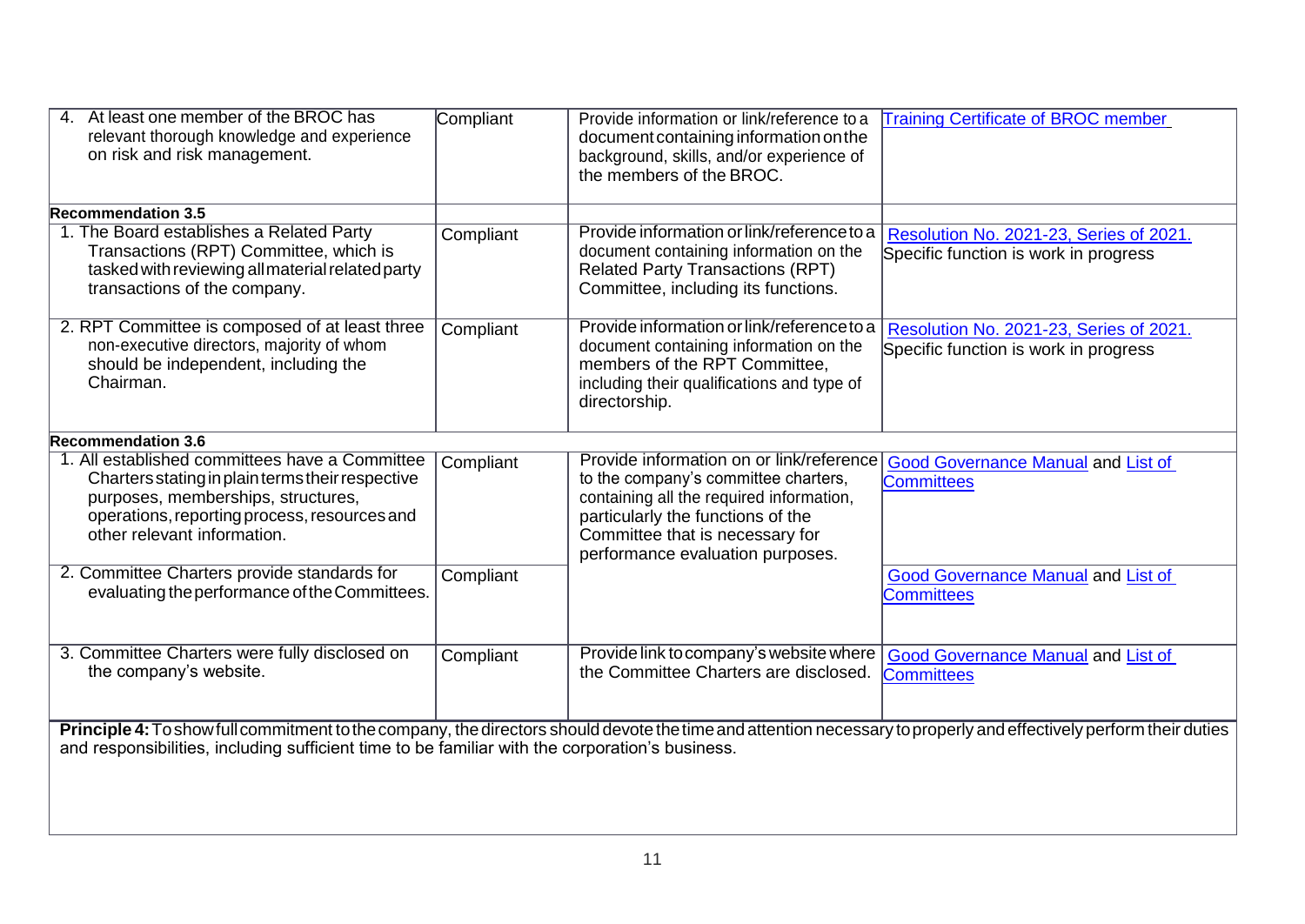| <b>Recommendation 4.1</b>                                                                                                                                                                                                                                                                                                                             |               |                                                                                                                                                                                                                                                                                                                                                                                                |                                                                                                |
|-------------------------------------------------------------------------------------------------------------------------------------------------------------------------------------------------------------------------------------------------------------------------------------------------------------------------------------------------------|---------------|------------------------------------------------------------------------------------------------------------------------------------------------------------------------------------------------------------------------------------------------------------------------------------------------------------------------------------------------------------------------------------------------|------------------------------------------------------------------------------------------------|
| 1. The Directors attends and actively participates<br>in all meetings of the Board, Committees and<br>shareholders in person or through tele-<br>/videoconferencing conducted in accordance<br>with the rules and regulations of the<br>Commission.                                                                                                   | Compliant     | Provide information or link/reference to a<br>document containing information on the <i>incorporates</i><br>process and procedure for<br>tele/videoconferencing board and/or<br>Committee meetings.<br>Provide information or link/reference to a<br>document containing information on the<br>attendance and participation of directors<br>to Board, Committee and shareholders'<br>meetings. | <b>Minutes of Board Meetings which</b><br>the attendance and pictorials on file                |
| 2. The directors review meeting materials for all<br>Board and Committee meetings.                                                                                                                                                                                                                                                                    | Compliant     |                                                                                                                                                                                                                                                                                                                                                                                                | <b>Minutes of Board Meetings</b>                                                               |
| 3. The directors asks the necessary questions or<br>seek clarifications and explanations during the<br>Board and Committee meetings.                                                                                                                                                                                                                  | Compliant     | Provide information or link/reference to a<br>document containing information on any<br>questions raised or clarification/<br>explanation sought by the directors.                                                                                                                                                                                                                             | <b>Minutes of Board Meetings</b>                                                               |
| <b>Recommendation 4.2</b>                                                                                                                                                                                                                                                                                                                             |               |                                                                                                                                                                                                                                                                                                                                                                                                |                                                                                                |
| 1. Non-executive directors concurrently serve as<br>directors to a maximum of five Insurance<br>Commission Regulated Entities (ICREs) and<br>publicly-listed companies to ensure that they<br>have sufficient time to fully prepare for<br>meetings, challenge Management's<br>proposals/views, and oversee the long-term<br>strategy of the company. | Compliant     | Disclose if the company has a policy<br>setting the limit of board seats that a<br>non-executive director can hold<br>simultaneously.<br>Provide information or reference to a<br>document containing information on the<br>directorships of the company's directors<br>in both listed and non-listed companies.                                                                               | All non-Executive Directors serve as<br>directors only at BJMPMBAI, an IC regulated<br>entity. |
| <b>Recommendation 4.3</b>                                                                                                                                                                                                                                                                                                                             |               |                                                                                                                                                                                                                                                                                                                                                                                                |                                                                                                |
| 1. The directors notify the company's board<br>where he/she is an incumbent director before<br>accepting a directorship in another company.                                                                                                                                                                                                           | Non-Compliant | Provide copy of written notification to the<br>board or minutes of board meeting<br>wherein the matter was discussed.                                                                                                                                                                                                                                                                          | Policy for development                                                                         |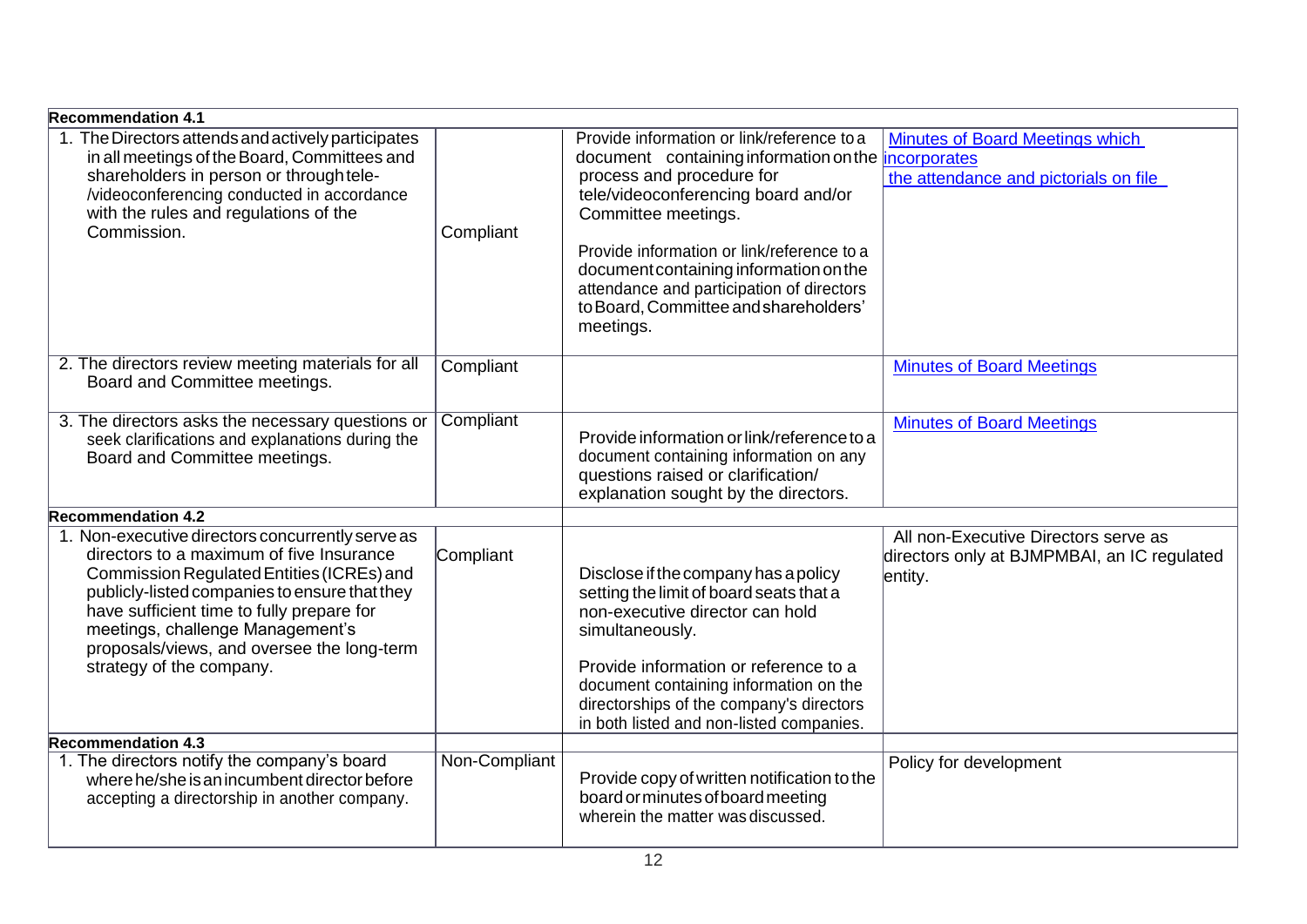| <b>Principle 5:</b> The board should endeavor to exercise an objective and independent judgment on all corporate affairs.                                                                                                                             |           |                                                                                                            |                                                                        |
|-------------------------------------------------------------------------------------------------------------------------------------------------------------------------------------------------------------------------------------------------------|-----------|------------------------------------------------------------------------------------------------------------|------------------------------------------------------------------------|
| <b>Recommendation 5.1</b>                                                                                                                                                                                                                             |           |                                                                                                            |                                                                        |
| 1. The Board is composed of at least twenty                                                                                                                                                                                                           | Compliant | Provide information or link/reference to a                                                                 | <b>Election Rules for Independent Directors with</b>                   |
| percent (20%) independent directors.                                                                                                                                                                                                                  |           | document containing information on the<br>number of independent directors in the<br>board.                 | <b>Nomination Committee</b>                                            |
| <b>Recommendation 5.2</b>                                                                                                                                                                                                                             |           |                                                                                                            |                                                                        |
| 1. The independent directors possess all the                                                                                                                                                                                                          | Compliant | Provide information or link/reference to a                                                                 |                                                                        |
| necessary qualifications and none of the                                                                                                                                                                                                              |           | document containing information on the                                                                     | <b>Election Rules for Independent Directors with</b>                   |
| disqualifications to hold the position.                                                                                                                                                                                                               |           | qualifications of the independent<br>directors.                                                            | Nomination Committee                                                   |
| <b>Recommendation 5.3</b>                                                                                                                                                                                                                             |           |                                                                                                            |                                                                        |
| 1. The independent directors serve for a                                                                                                                                                                                                              | Compliant | Provide information or link/reference to a                                                                 |                                                                        |
| maximum cumulative term of nine years.                                                                                                                                                                                                                |           | document showing the years IDs have<br>served as such.                                                     | Certification of Cumulative Service of<br><b>Independent Directors</b> |
| As far as Insurance Companies are concerned,<br>the foregoing term limit shall be reckoned from<br>02 January 2015 while the reckoning date for<br>the Pre-Need Companies and Health<br>Maintenance Organizations shall be from 21<br>September 2016. |           |                                                                                                            |                                                                        |
| For other covered entities, all previous terms<br>served by existing Independent Directors prior<br>to the effectivity of this Circular shall not be<br>included in the application of the term limit<br>prescribed in this item.                     |           |                                                                                                            |                                                                        |
| 2. The company bars an independent director                                                                                                                                                                                                           | Compliant | Provide information or link/reference to a                                                                 |                                                                        |
| from serving in such capacity after the term<br>limit of nine years.                                                                                                                                                                                  |           | document containing information on the<br>company's policy on term limits for its<br>independent director. | <b>Election Rules for Independent Directors</b>                        |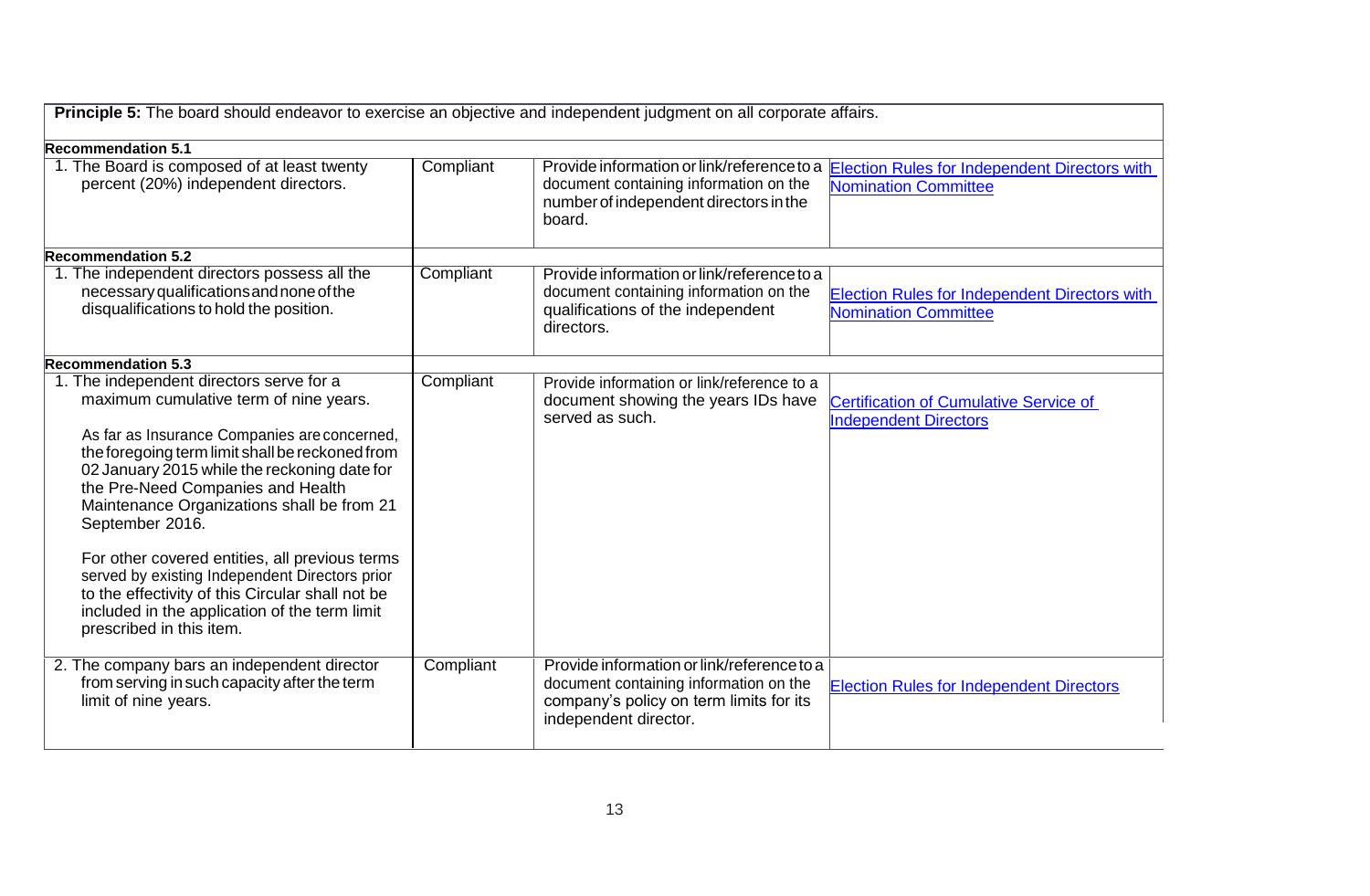| 3. In the instance that the company retains an<br>independent director in the same capacity after<br>nine years, the board submits to the Insurance<br>Commission a formal written justification and<br>seek shareholders' approval during the annual<br>shareholders' meeting. | Compliant | Provide proof on submission of a formal<br>written justification to the Insurance<br>Commission and proof of shareholders'<br>approval during the annual shareholders'<br>meeting.                                                | <b>BJMPMBAI</b> will ensure that formal<br>request<br>will be submitted to IC for the purpose                                                    |
|---------------------------------------------------------------------------------------------------------------------------------------------------------------------------------------------------------------------------------------------------------------------------------|-----------|-----------------------------------------------------------------------------------------------------------------------------------------------------------------------------------------------------------------------------------|--------------------------------------------------------------------------------------------------------------------------------------------------|
| <b>Recommendation 5.4</b>                                                                                                                                                                                                                                                       |           |                                                                                                                                                                                                                                   |                                                                                                                                                  |
| 1. The positions of Chairman of the Board and<br>Chief Executive Officer are held by separate<br>individuals.                                                                                                                                                                   | Compliant | Identify the company's Chairman of the<br>Board and Chief Executive Officer.                                                                                                                                                      | Chairman Arturo W. Alit<br><b>CEO/President Armando M. Llamasares</b>                                                                            |
| 2. The Chairman of the Board and Chief<br>Executive Officer have clearly defined<br>responsibilities.                                                                                                                                                                           | Compliant | Provide information or link/reference to a<br>document containing information on the roles<br>and responsibilities of the Chairman of the<br>Board and Chief Executive Officer.<br>Identify the relationship of Chairman and CEO. | <b>BJMPMBAI By-Laws</b>                                                                                                                          |
| <b>Recommendation 5.5</b>                                                                                                                                                                                                                                                       |           |                                                                                                                                                                                                                                   |                                                                                                                                                  |
| 1. If the Chairman of the Board is not an<br>independent director or where the roles of<br>Chairman and CEO are being held by one<br>person, the Board should designate a lead<br>director among the independent directors.                                                     | Compliant | Provide information or link/reference to a<br>document containing information on a lead<br>independent director and his roles and<br>responsibilities, if any.<br>Indicate if Chairman is independent.                            | Chairman is not an independent director.<br>Chairman and CEO positions are held<br> by<br>different persons.<br><b>General Information Sheet</b> |
| <b>Recommendation 5.6</b>                                                                                                                                                                                                                                                       |           |                                                                                                                                                                                                                                   |                                                                                                                                                  |
| Directors with material interest in a transaction<br>$1_{-}$<br>affecting the corporation should abstain from<br>taking part in the deliberations for the same.                                                                                                                 | Compliant | Provide proof of abstention, if this was<br>the case.                                                                                                                                                                             | Considering that the association is non-<br>stock and non-profit organization there<br>will be no case of this nature.                           |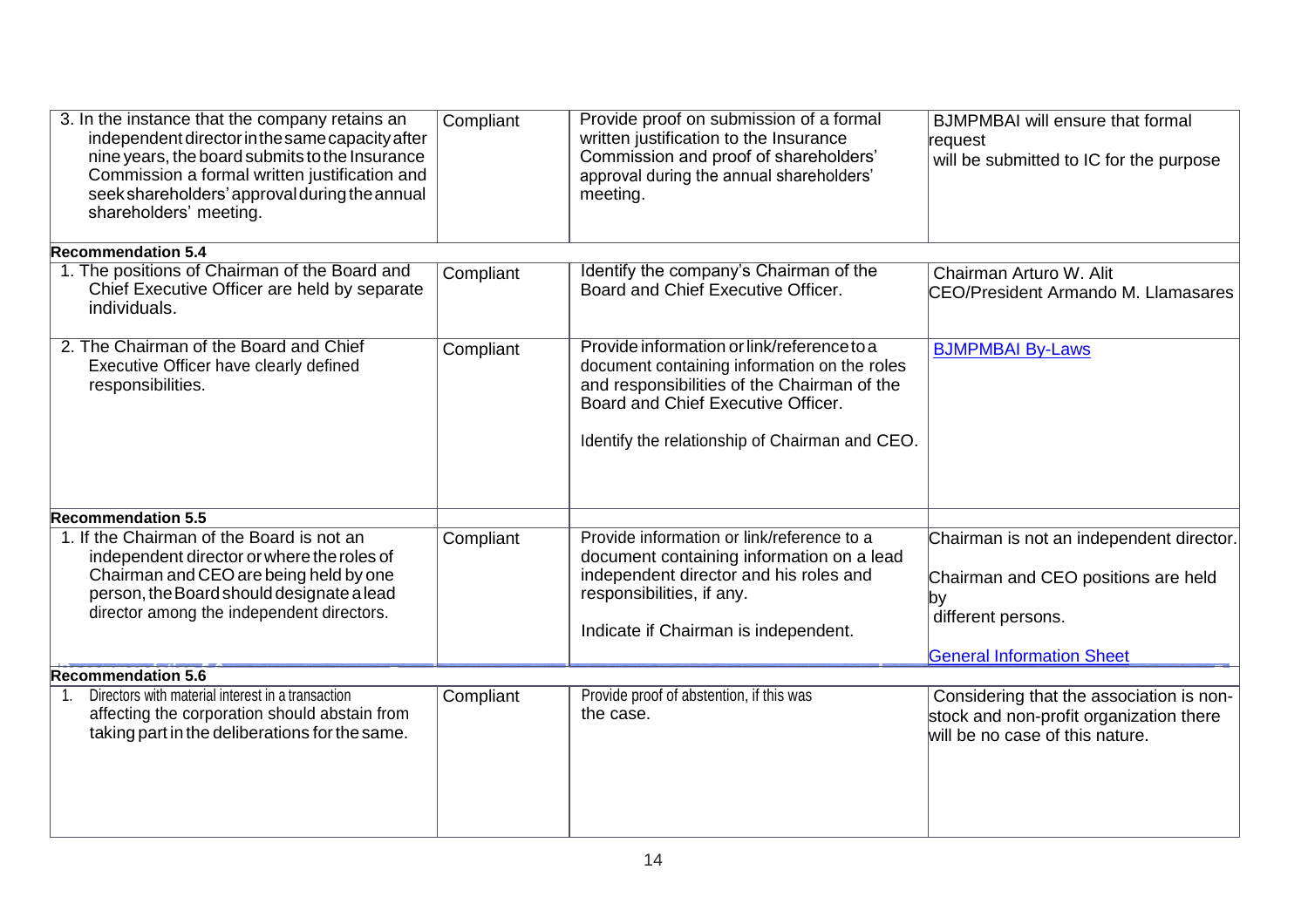| <b>Recommendation 5.7</b>                                                                                                                                    |                                                                                                                                          |                      |                                                                                                                                         |                                                                                                                                                           |
|--------------------------------------------------------------------------------------------------------------------------------------------------------------|------------------------------------------------------------------------------------------------------------------------------------------|----------------------|-----------------------------------------------------------------------------------------------------------------------------------------|-----------------------------------------------------------------------------------------------------------------------------------------------------------|
| 1. The non-executive directors (NEDs) have<br>auditor and heads of the internal audit,<br>proper checks and balances are in place<br>within the corporation. | separate periodic meetings with the external<br>compliance and risk functions, without any<br>executive directors present to ensure that | Compliant            | Provide proof and details of said<br>meeting, if any.<br>Provide Information on the frequency<br>and attendees of meetings.             | <b>Audit Committee Minutes of Meeting</b>                                                                                                                 |
| 2. The meetings are chaired by the<br>lead independent director.                                                                                             |                                                                                                                                          | Compliant            |                                                                                                                                         | <b>Audit Committee</b>                                                                                                                                    |
|                                                                                                                                                              |                                                                                                                                          |                      | its performance as a body, and assess whether it possesses the right mix of backgrounds and competencies.                               | Principle 6: The best measure of the Board's effectiveness is through an assessment process. The Board should regularly carry out evaluations to appraise |
| <b>Recommendation 6.1</b>                                                                                                                                    |                                                                                                                                          |                      |                                                                                                                                         |                                                                                                                                                           |
| 1. The Board conducts an annual assessment of<br>its performance as a whole.                                                                                 |                                                                                                                                          | <b>Non-Compliant</b> | Provide proof of annual<br>assessments conducted for the<br>whole board, the individual<br>members, the Chairman and the<br>Committees. |                                                                                                                                                           |
| 2. The performance of the Chairman is<br>assessed annually by the Board.                                                                                     |                                                                                                                                          | <b>Non-Compliant</b> |                                                                                                                                         | <b>BJMPMBAI will comply within the</b><br>year                                                                                                            |
| 3. The performance of the individual member of                                                                                                               | the Board is assessed annually by the Board.                                                                                             | <b>Non-Compliant</b> |                                                                                                                                         |                                                                                                                                                           |
| 4. The performance of each committee is assessed<br>annually by the Board.                                                                                   |                                                                                                                                          | <b>Non-Compliant</b> |                                                                                                                                         |                                                                                                                                                           |
| 5. Every three years, the assessments are<br>supported by an external facilitator.                                                                           |                                                                                                                                          | <b>Non-Compliant</b> | Identify the external facilitator and<br>provide proof of use of an external<br>facilitator.                                            |                                                                                                                                                           |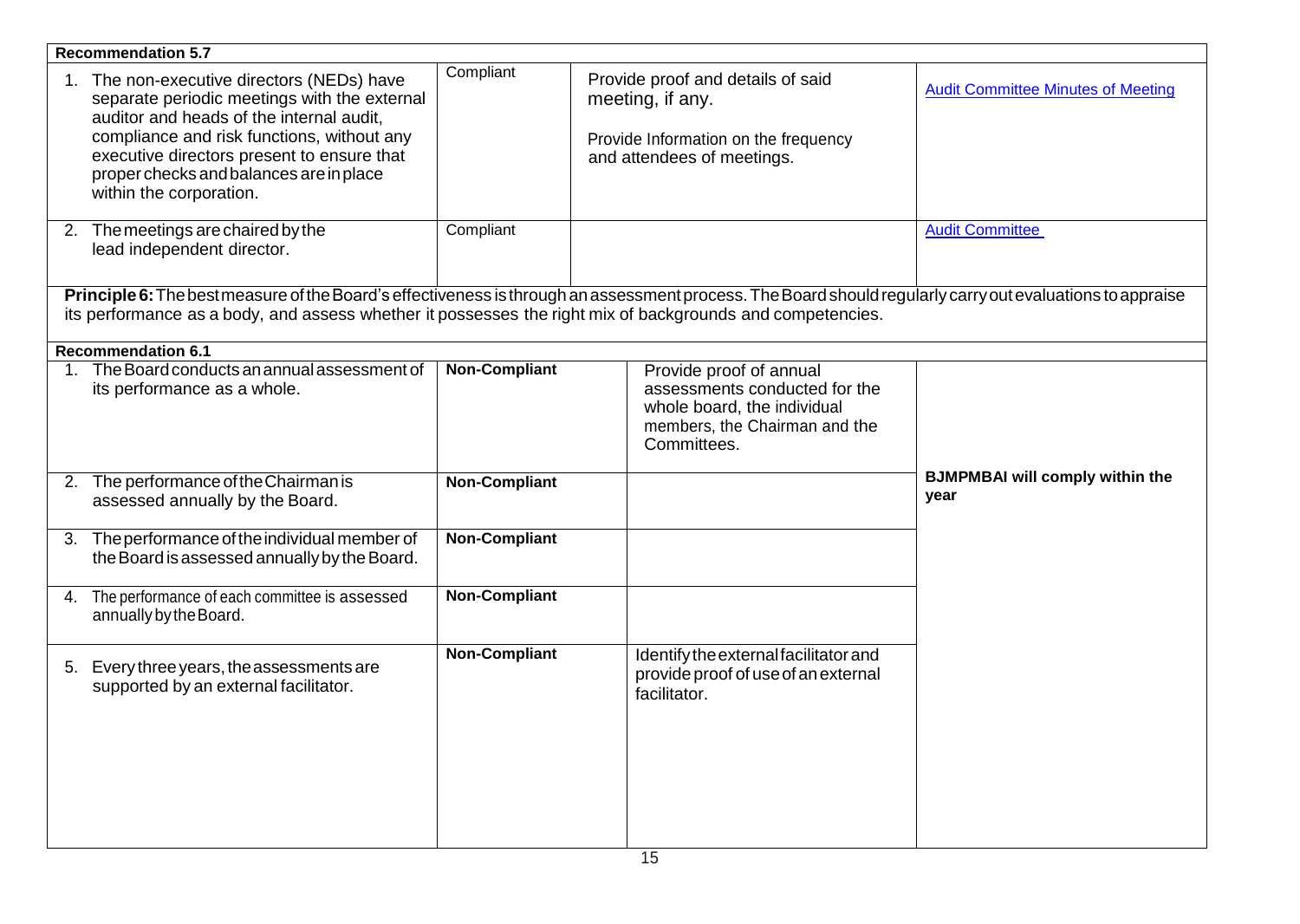| <b>Recommendation 6.2</b>                                                                                                                                                                                                                                         |                                              |                                                                                                                                                                                                                                                            |                                                                                          |
|-------------------------------------------------------------------------------------------------------------------------------------------------------------------------------------------------------------------------------------------------------------------|----------------------------------------------|------------------------------------------------------------------------------------------------------------------------------------------------------------------------------------------------------------------------------------------------------------|------------------------------------------------------------------------------------------|
| Board has in place a system that<br>provides, at the minimum, criteria and<br>process to determine the performance<br>of the Board, individual directors and<br>committees.<br>2. The system allows for a feedback                                                | <b>Non-Compliant</b><br><b>Non-Compliant</b> | Provide Information or link/reference<br>to a document containing Information<br>on the system of the company to<br>evaluate the performance of the<br>board, individual directors and<br>committees, Including a feedback<br>mechanism from shareholders. | <b>BJMPMBAI will comply within the</b><br>year                                           |
| mechanism from the shareholders.                                                                                                                                                                                                                                  |                                              |                                                                                                                                                                                                                                                            |                                                                                          |
|                                                                                                                                                                                                                                                                   |                                              |                                                                                                                                                                                                                                                            |                                                                                          |
| Principle 7: Members of the Board are duty-bound to apply high ethical standards, taking into account the interests of all stakeholders.<br><b>Recommendation 7.1</b>                                                                                             |                                              |                                                                                                                                                                                                                                                            |                                                                                          |
|                                                                                                                                                                                                                                                                   |                                              |                                                                                                                                                                                                                                                            |                                                                                          |
| Board adopts a Code of Business Conduct<br>1.<br>and Ethics, which provide standards for<br>professional and ethical behavior, as well as<br>articulate acceptable and unacceptable<br>conduct and practices in internal and external<br>dealings of the company. | <b>Compliant</b>                             | Provide information on or<br>link/reference to the company's<br>Code of Business Conduct and<br>Ethics.                                                                                                                                                    | <b>BJMPMBAI Code of Conduct and</b><br>Ethics is due for approval of the<br><b>Board</b> |
| The Code is properly disseminated to the<br>2.<br>Board, senior management and employees.                                                                                                                                                                         | Compliant                                    | Provide information on or discuss<br>how the company disseminated the<br>Codeto its Board, senior<br>management and employees.                                                                                                                             | <b>BJMPMBAI Code of Conduct and</b><br>Ethics is due for approval of the<br><b>Board</b> |
| The Code is disclosed and made available to<br>3.<br>the public through the company website.                                                                                                                                                                      | <b>Compliant</b>                             | Provide a link to the company's<br>website where the Code of<br><b>Business Conduct and Ethics is</b><br>posted / disclosed.                                                                                                                               | <b>BJMPMBAI Code of Conduct and</b><br>Ethics is due for approval of the<br><b>Board</b> |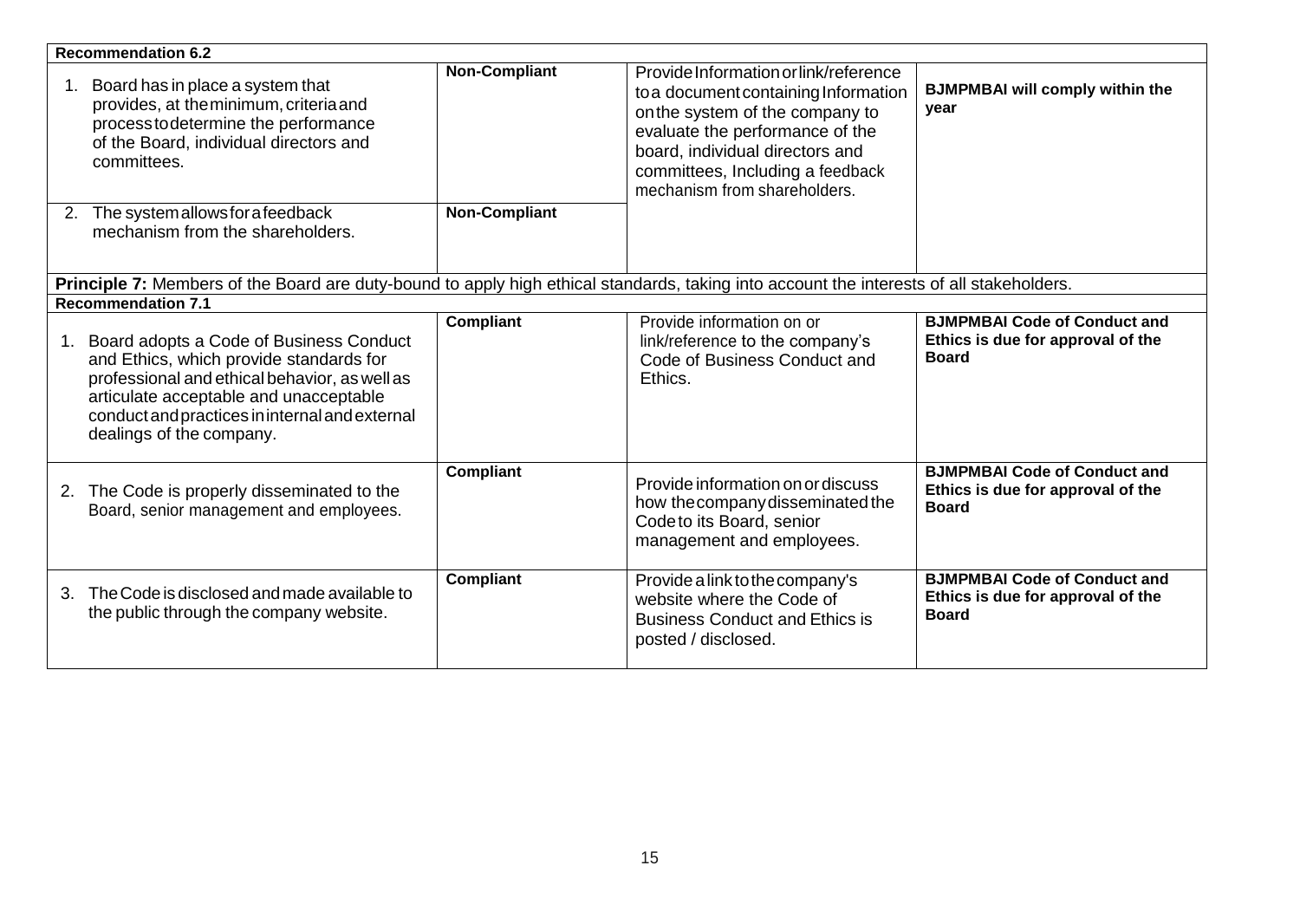|    | <b>Recommendation 7.2</b>                                                                                                                                                                                                                                                                              |           |                                                                                                                                                                                                                                                    |                                                                                |
|----|--------------------------------------------------------------------------------------------------------------------------------------------------------------------------------------------------------------------------------------------------------------------------------------------------------|-----------|----------------------------------------------------------------------------------------------------------------------------------------------------------------------------------------------------------------------------------------------------|--------------------------------------------------------------------------------|
| 1. | Board ensures the proper and efficient<br>implementation and monitoring of compliance<br>with the Code of Business Conduct and Ethics.                                                                                                                                                                 | Compliant | Provide proof of implementation and<br>monitoring of compliance with the Code<br>of Business Conduct and Ethics and<br>internal policies.                                                                                                          | <b>BJMPMBAI Code of Conduct and Ethics</b><br>Is due for approval of the Board |
| 2. | Board ensures the proper and efficient<br>implementation and monitoring of compliance<br>with company internal policies.                                                                                                                                                                               |           | Indicate who are required to comply with<br>the Code of Business Conduct and<br>Ethics and any findings on non-<br>compliance.                                                                                                                     |                                                                                |
|    |                                                                                                                                                                                                                                                                                                        |           | <b>Disclosure and Transparency</b>                                                                                                                                                                                                                 |                                                                                |
|    | Principle 8: The company should establish corporate disclosure policies and procedures that are practical and in accordance with best practices and regulatory<br>expectations.                                                                                                                        |           |                                                                                                                                                                                                                                                    |                                                                                |
|    | <b>Recommendation 8.1</b>                                                                                                                                                                                                                                                                              |           |                                                                                                                                                                                                                                                    |                                                                                |
|    | 1. Board establishes corporate disclosure policies<br>and procedures to ensure a comprehensive,<br>accurate, reliable and timely report to<br>shareholders and other stakeholders that gives<br>a fair and complete picture of a company's<br>financial condition, results and business<br>operations. | Compliant | Provide information on or link/reference<br>to the company's disclosure policies and<br>procedures including reports<br>distributed/made available to<br>shareholders and other stockholders.                                                      | <b>BJMPMBAI Annual Report</b>                                                  |
|    | <b>Recommendation 8.3</b>                                                                                                                                                                                                                                                                              |           |                                                                                                                                                                                                                                                    |                                                                                |
|    | Board fully discloses all relevant and material<br>information on individual board members to<br>evaluate their experience and qualifications,<br>and assess any potential conflicts of interest<br>that might affect their judgment.                                                                  | Compliant | Provide link or reference to the directors'<br>academic qualifications, share<br>ownership in the company, membership<br>in other boards, other executive<br>positions, professional experiences,<br>expertise and relevant trainings<br>attended. | <b>BJMPMBAI Annual Report</b>                                                  |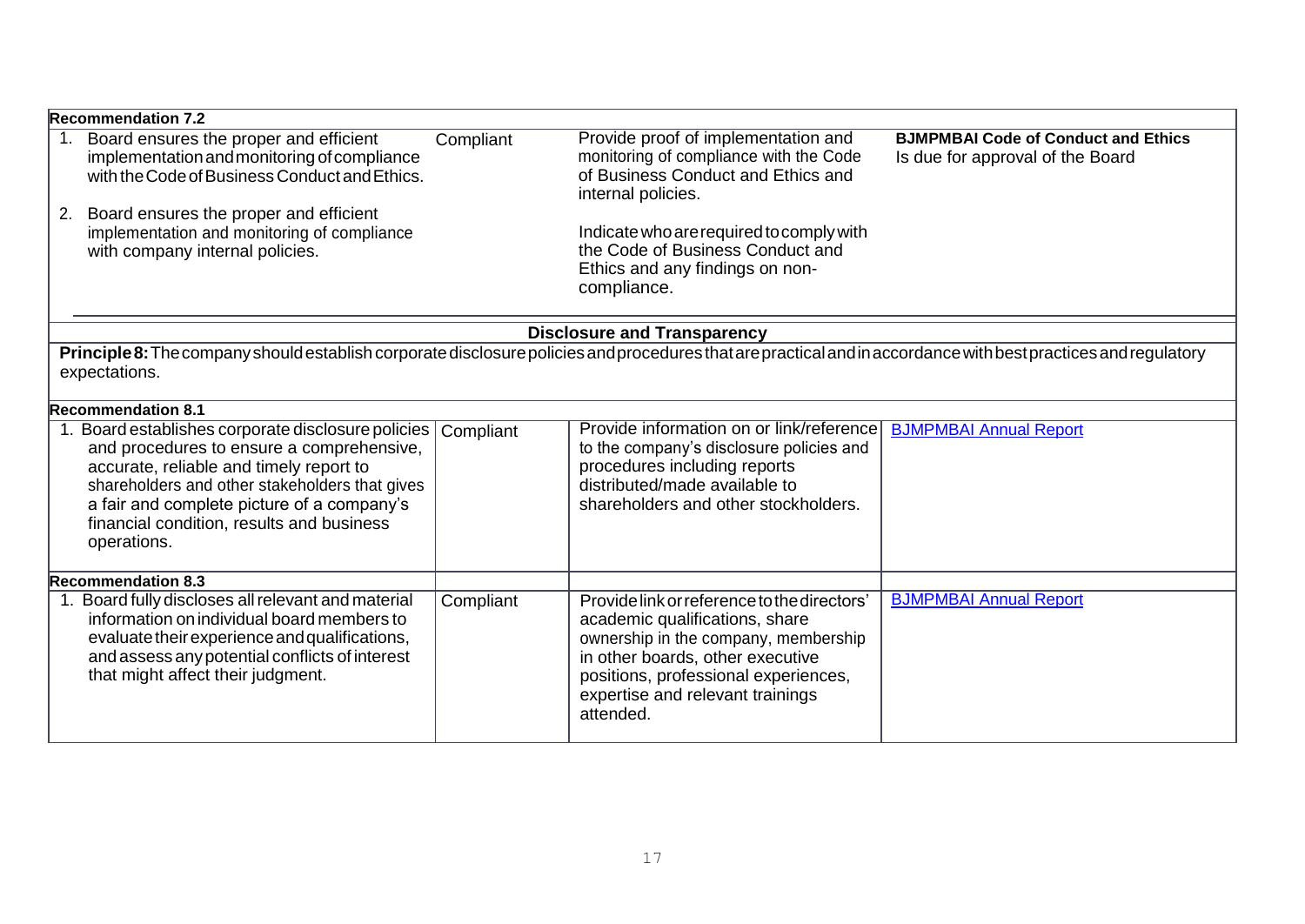| 2. Board fully discloses all relevant and material<br>information on key executives to evaluate their<br>experience and qualifications, and assess any<br>potential conflicts of interest that might affect<br>their judgment.                                                                                    | Compliant      | Provide link or reference to the key<br>officers' academic qualifications, share<br>ownership in the company, membership<br>in other boards, other executive<br>positions, professional experiences,<br>expertise and relevant trainings<br>attended. | <b>BJMPMBAI Annual Report</b>                                                                        |
|-------------------------------------------------------------------------------------------------------------------------------------------------------------------------------------------------------------------------------------------------------------------------------------------------------------------|----------------|-------------------------------------------------------------------------------------------------------------------------------------------------------------------------------------------------------------------------------------------------------|------------------------------------------------------------------------------------------------------|
| <b>Recommendation 8.4</b>                                                                                                                                                                                                                                                                                         |                |                                                                                                                                                                                                                                                       |                                                                                                      |
| 1. Company provides a clear disclosure of its<br>policies and procedure for setting Board<br>remuneration, including the level and mix of<br>the same in the Annual Corporate Governance<br>Report consistent with ASEAN Corporate<br>Governance Scorecard (ACGS) and the<br><b>Revised Corporation Code.</b>     | Compliant      | Disclose or provide link/reference to the<br>company policy and practice for setting<br>board remuneration.                                                                                                                                           | <b>BJMPMBAI Annual Report</b>                                                                        |
| 2. Company provides a clear disclosure of its<br>policies and procedure for setting Executive<br>remuneration, including the level and mix of<br>the same in the Annual Corporate Governance<br>Report consistent with ASEAN Corporate<br>Governance Scorecard (ACGS) and the<br><b>Revised Corporation Code.</b> | Compliant      | Disclose or provide link/reference to the<br>company policy and practice for<br>determining executive remuneration.                                                                                                                                   | <b>BJMPMBAI Annual Report</b>                                                                        |
| 3. Company discloses the remuneration on an<br>individual basis, including termination and<br>retirement provisions.                                                                                                                                                                                              | Compliant      | Provide breakdown of director<br>remuneration and executive<br>compensation, particularly the<br>remuneration of the CEO.                                                                                                                             | <b>Certificate of Compensation</b>                                                                   |
| <b>Recommendation 8.5</b>                                                                                                                                                                                                                                                                                         |                |                                                                                                                                                                                                                                                       |                                                                                                      |
| 1. Company discloses its policies governing<br>Related Party Transactions (RPTs) and other<br>unusual or infrequently occurring transactions.                                                                                                                                                                     | Non- Compliant | Disclose or provide reference/link to<br>company's RPT policies<br>Indicate if the director with conflict of interest<br>abstained from the board discussion on that<br>particular transaction.                                                       | Resolution No. 2021-23, series of 2021-23,<br>series of 2021<br>Policy on the Matter for development |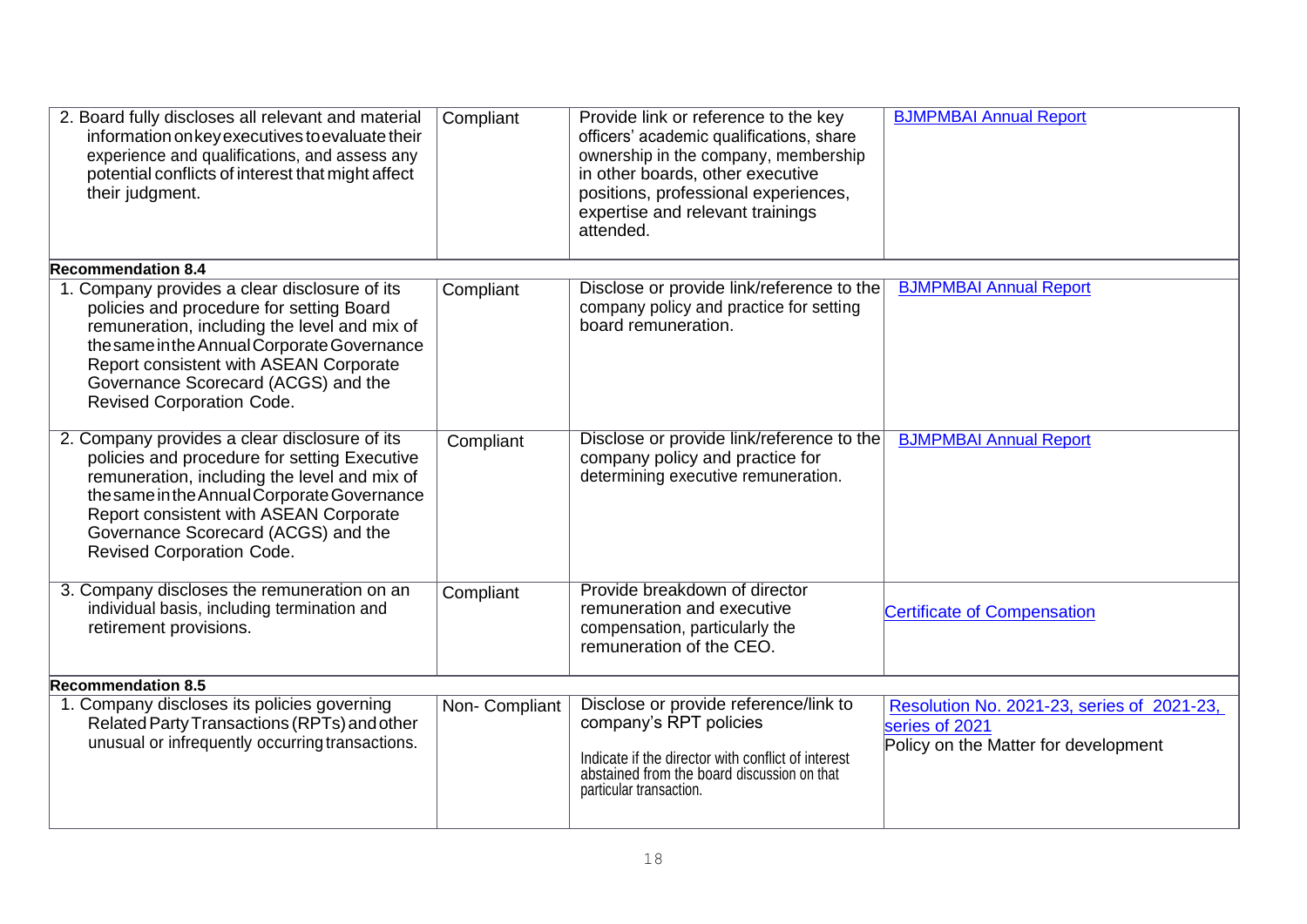| RPTs in its Annual Company Report or Annual<br>previous year or reference to a<br>series of 2021<br>Corporate Governance Report, reviewed and<br>document containing the following<br>For development of policy.<br>information on all RPTs:<br>approved by the Board, and submitted for<br>1. Name of the related<br>confirmation by majority vote of the<br>stockholders in the annual stockholders'<br>counterparty;<br>Relationship with the party;<br>meeting during the year.<br>Transaction date;<br>3.<br>Type/nature of transaction;<br>4.<br>Amount or contract price;<br>Terms of the transaction;<br>6.<br>7. Rationale for entering into the<br>transaction;<br>8. The required approval (i.e.,<br>names of the board of directors<br>approving, names and<br>percentage of shareholders who<br>approved) based on the<br>company's policy; and<br>Other terms and conditions.<br>9.<br><b>Recommendation 8.7</b><br>1. Company's corporate governance policies,<br>Compliant<br>Provide link to the company's website<br>programs and procedures are contained in its<br>where the Manual on Corporate<br>Manual on Corporate Governance (MCG).<br>Governance is posted.<br><b>BJMPMBAI</b> website<br>Company's MCG is posted on its company<br>$\overline{2}$<br>Compliant<br>website.<br><b>Code of Corporate Governance</b><br>Principle 9: The company should establish standards for the appropriate selection of an external auditor, and exercise effective oversight of the same to<br>strengthen the external auditor's independence and enhance audit quality. | 2. Company discloses material or significant | Non-Compliant | Provide information on all RPTs for the | Resolution No. 2021-23, series of 2021-23, |
|-----------------------------------------------------------------------------------------------------------------------------------------------------------------------------------------------------------------------------------------------------------------------------------------------------------------------------------------------------------------------------------------------------------------------------------------------------------------------------------------------------------------------------------------------------------------------------------------------------------------------------------------------------------------------------------------------------------------------------------------------------------------------------------------------------------------------------------------------------------------------------------------------------------------------------------------------------------------------------------------------------------------------------------------------------------------------------------------------------------------------------------------------------------------------------------------------------------------------------------------------------------------------------------------------------------------------------------------------------------------------------------------------------------------------------------------------------------------------------------------------------------------------------------------------------------------------------------------|----------------------------------------------|---------------|-----------------------------------------|--------------------------------------------|
|                                                                                                                                                                                                                                                                                                                                                                                                                                                                                                                                                                                                                                                                                                                                                                                                                                                                                                                                                                                                                                                                                                                                                                                                                                                                                                                                                                                                                                                                                                                                                                                         |                                              |               |                                         |                                            |
|                                                                                                                                                                                                                                                                                                                                                                                                                                                                                                                                                                                                                                                                                                                                                                                                                                                                                                                                                                                                                                                                                                                                                                                                                                                                                                                                                                                                                                                                                                                                                                                         |                                              |               |                                         |                                            |
|                                                                                                                                                                                                                                                                                                                                                                                                                                                                                                                                                                                                                                                                                                                                                                                                                                                                                                                                                                                                                                                                                                                                                                                                                                                                                                                                                                                                                                                                                                                                                                                         |                                              |               |                                         |                                            |
|                                                                                                                                                                                                                                                                                                                                                                                                                                                                                                                                                                                                                                                                                                                                                                                                                                                                                                                                                                                                                                                                                                                                                                                                                                                                                                                                                                                                                                                                                                                                                                                         |                                              |               |                                         |                                            |
|                                                                                                                                                                                                                                                                                                                                                                                                                                                                                                                                                                                                                                                                                                                                                                                                                                                                                                                                                                                                                                                                                                                                                                                                                                                                                                                                                                                                                                                                                                                                                                                         |                                              |               |                                         |                                            |
|                                                                                                                                                                                                                                                                                                                                                                                                                                                                                                                                                                                                                                                                                                                                                                                                                                                                                                                                                                                                                                                                                                                                                                                                                                                                                                                                                                                                                                                                                                                                                                                         |                                              |               |                                         |                                            |
|                                                                                                                                                                                                                                                                                                                                                                                                                                                                                                                                                                                                                                                                                                                                                                                                                                                                                                                                                                                                                                                                                                                                                                                                                                                                                                                                                                                                                                                                                                                                                                                         |                                              |               |                                         |                                            |
|                                                                                                                                                                                                                                                                                                                                                                                                                                                                                                                                                                                                                                                                                                                                                                                                                                                                                                                                                                                                                                                                                                                                                                                                                                                                                                                                                                                                                                                                                                                                                                                         |                                              |               |                                         |                                            |
|                                                                                                                                                                                                                                                                                                                                                                                                                                                                                                                                                                                                                                                                                                                                                                                                                                                                                                                                                                                                                                                                                                                                                                                                                                                                                                                                                                                                                                                                                                                                                                                         |                                              |               |                                         |                                            |
|                                                                                                                                                                                                                                                                                                                                                                                                                                                                                                                                                                                                                                                                                                                                                                                                                                                                                                                                                                                                                                                                                                                                                                                                                                                                                                                                                                                                                                                                                                                                                                                         |                                              |               |                                         |                                            |
|                                                                                                                                                                                                                                                                                                                                                                                                                                                                                                                                                                                                                                                                                                                                                                                                                                                                                                                                                                                                                                                                                                                                                                                                                                                                                                                                                                                                                                                                                                                                                                                         |                                              |               |                                         |                                            |
|                                                                                                                                                                                                                                                                                                                                                                                                                                                                                                                                                                                                                                                                                                                                                                                                                                                                                                                                                                                                                                                                                                                                                                                                                                                                                                                                                                                                                                                                                                                                                                                         |                                              |               |                                         |                                            |
|                                                                                                                                                                                                                                                                                                                                                                                                                                                                                                                                                                                                                                                                                                                                                                                                                                                                                                                                                                                                                                                                                                                                                                                                                                                                                                                                                                                                                                                                                                                                                                                         |                                              |               |                                         |                                            |
|                                                                                                                                                                                                                                                                                                                                                                                                                                                                                                                                                                                                                                                                                                                                                                                                                                                                                                                                                                                                                                                                                                                                                                                                                                                                                                                                                                                                                                                                                                                                                                                         |                                              |               |                                         |                                            |
|                                                                                                                                                                                                                                                                                                                                                                                                                                                                                                                                                                                                                                                                                                                                                                                                                                                                                                                                                                                                                                                                                                                                                                                                                                                                                                                                                                                                                                                                                                                                                                                         |                                              |               |                                         |                                            |
|                                                                                                                                                                                                                                                                                                                                                                                                                                                                                                                                                                                                                                                                                                                                                                                                                                                                                                                                                                                                                                                                                                                                                                                                                                                                                                                                                                                                                                                                                                                                                                                         |                                              |               |                                         |                                            |
|                                                                                                                                                                                                                                                                                                                                                                                                                                                                                                                                                                                                                                                                                                                                                                                                                                                                                                                                                                                                                                                                                                                                                                                                                                                                                                                                                                                                                                                                                                                                                                                         |                                              |               |                                         |                                            |
|                                                                                                                                                                                                                                                                                                                                                                                                                                                                                                                                                                                                                                                                                                                                                                                                                                                                                                                                                                                                                                                                                                                                                                                                                                                                                                                                                                                                                                                                                                                                                                                         |                                              |               |                                         |                                            |
|                                                                                                                                                                                                                                                                                                                                                                                                                                                                                                                                                                                                                                                                                                                                                                                                                                                                                                                                                                                                                                                                                                                                                                                                                                                                                                                                                                                                                                                                                                                                                                                         |                                              |               |                                         |                                            |
|                                                                                                                                                                                                                                                                                                                                                                                                                                                                                                                                                                                                                                                                                                                                                                                                                                                                                                                                                                                                                                                                                                                                                                                                                                                                                                                                                                                                                                                                                                                                                                                         |                                              |               |                                         |                                            |
|                                                                                                                                                                                                                                                                                                                                                                                                                                                                                                                                                                                                                                                                                                                                                                                                                                                                                                                                                                                                                                                                                                                                                                                                                                                                                                                                                                                                                                                                                                                                                                                         |                                              |               |                                         |                                            |
|                                                                                                                                                                                                                                                                                                                                                                                                                                                                                                                                                                                                                                                                                                                                                                                                                                                                                                                                                                                                                                                                                                                                                                                                                                                                                                                                                                                                                                                                                                                                                                                         |                                              |               |                                         |                                            |
|                                                                                                                                                                                                                                                                                                                                                                                                                                                                                                                                                                                                                                                                                                                                                                                                                                                                                                                                                                                                                                                                                                                                                                                                                                                                                                                                                                                                                                                                                                                                                                                         |                                              |               |                                         |                                            |
|                                                                                                                                                                                                                                                                                                                                                                                                                                                                                                                                                                                                                                                                                                                                                                                                                                                                                                                                                                                                                                                                                                                                                                                                                                                                                                                                                                                                                                                                                                                                                                                         |                                              |               |                                         |                                            |
|                                                                                                                                                                                                                                                                                                                                                                                                                                                                                                                                                                                                                                                                                                                                                                                                                                                                                                                                                                                                                                                                                                                                                                                                                                                                                                                                                                                                                                                                                                                                                                                         |                                              |               |                                         |                                            |
|                                                                                                                                                                                                                                                                                                                                                                                                                                                                                                                                                                                                                                                                                                                                                                                                                                                                                                                                                                                                                                                                                                                                                                                                                                                                                                                                                                                                                                                                                                                                                                                         |                                              |               |                                         |                                            |
|                                                                                                                                                                                                                                                                                                                                                                                                                                                                                                                                                                                                                                                                                                                                                                                                                                                                                                                                                                                                                                                                                                                                                                                                                                                                                                                                                                                                                                                                                                                                                                                         |                                              |               |                                         |                                            |
|                                                                                                                                                                                                                                                                                                                                                                                                                                                                                                                                                                                                                                                                                                                                                                                                                                                                                                                                                                                                                                                                                                                                                                                                                                                                                                                                                                                                                                                                                                                                                                                         |                                              |               |                                         |                                            |
|                                                                                                                                                                                                                                                                                                                                                                                                                                                                                                                                                                                                                                                                                                                                                                                                                                                                                                                                                                                                                                                                                                                                                                                                                                                                                                                                                                                                                                                                                                                                                                                         |                                              |               |                                         |                                            |
|                                                                                                                                                                                                                                                                                                                                                                                                                                                                                                                                                                                                                                                                                                                                                                                                                                                                                                                                                                                                                                                                                                                                                                                                                                                                                                                                                                                                                                                                                                                                                                                         |                                              |               |                                         |                                            |
|                                                                                                                                                                                                                                                                                                                                                                                                                                                                                                                                                                                                                                                                                                                                                                                                                                                                                                                                                                                                                                                                                                                                                                                                                                                                                                                                                                                                                                                                                                                                                                                         |                                              |               |                                         |                                            |
|                                                                                                                                                                                                                                                                                                                                                                                                                                                                                                                                                                                                                                                                                                                                                                                                                                                                                                                                                                                                                                                                                                                                                                                                                                                                                                                                                                                                                                                                                                                                                                                         |                                              |               |                                         |                                            |
|                                                                                                                                                                                                                                                                                                                                                                                                                                                                                                                                                                                                                                                                                                                                                                                                                                                                                                                                                                                                                                                                                                                                                                                                                                                                                                                                                                                                                                                                                                                                                                                         |                                              |               |                                         |                                            |
|                                                                                                                                                                                                                                                                                                                                                                                                                                                                                                                                                                                                                                                                                                                                                                                                                                                                                                                                                                                                                                                                                                                                                                                                                                                                                                                                                                                                                                                                                                                                                                                         |                                              |               |                                         |                                            |
|                                                                                                                                                                                                                                                                                                                                                                                                                                                                                                                                                                                                                                                                                                                                                                                                                                                                                                                                                                                                                                                                                                                                                                                                                                                                                                                                                                                                                                                                                                                                                                                         |                                              |               |                                         |                                            |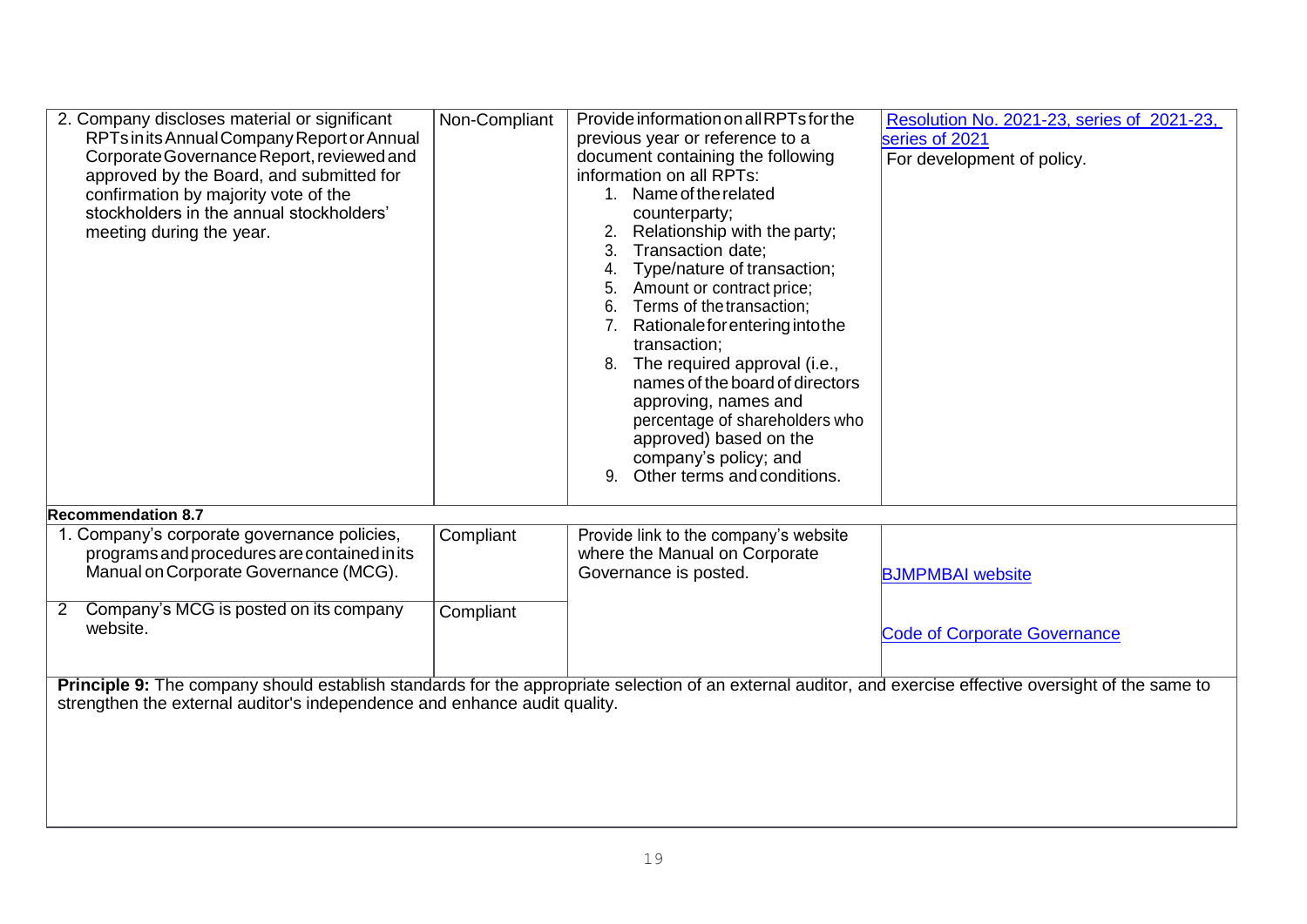| <b>Recommendation 9.1</b>                                                                                                                                                                                                                                                                                                                                                                                                                                                                           |           |                                                                                                                                                                                                                             |                                         |
|-----------------------------------------------------------------------------------------------------------------------------------------------------------------------------------------------------------------------------------------------------------------------------------------------------------------------------------------------------------------------------------------------------------------------------------------------------------------------------------------------------|-----------|-----------------------------------------------------------------------------------------------------------------------------------------------------------------------------------------------------------------------------|-----------------------------------------|
| 1. Audit Committee has a robust process for<br>approving and recommending the<br>appointment, reappointment, removal, and<br>fees of the external auditors.                                                                                                                                                                                                                                                                                                                                         | Compliant | Provide Information or link/reference<br>to a document containing information<br>on the process for approving and<br>recommending the appointment,<br>reappointment, removal and fees of<br>the company's external auditor. | <b>Minutes of Meetings</b>              |
| The appointment, reappointment, removal, and<br>2.<br>fees of the external auditor is recommended<br>by the Audit Committee, approved by the<br>Board and ratified by the shareholders.                                                                                                                                                                                                                                                                                                             | Compliant | Indicate the percentage of<br>shareholders that ratified the<br>appointment, reappointment,<br>removal and fees of the external<br>auditor.                                                                                 | <b>Minutes of Meetings</b>              |
| For removal of the external auditor, the<br>3.<br>reasons for removal or change are disclosed<br>to the regulators and the public through the<br>company website and required disclosures.                                                                                                                                                                                                                                                                                                          | Compliant | Provide information on or<br>link/reference to a document<br>containing the company's reason for<br>removal or change of external<br>auditor.                                                                               | <b>Audit Committee Charter and Plan</b> |
| <b>Recommendation 9.2</b>                                                                                                                                                                                                                                                                                                                                                                                                                                                                           |           |                                                                                                                                                                                                                             |                                         |
| 1. Audit Committee Charter includes the<br>Audit Committee's responsibility on:<br>assessing the integrity and<br>L.<br>independence of external auditors;<br>exercising effective oversight to review<br>Ш.<br>and monitor the external auditor's<br>independence and objectivity; and<br>exercising effective oversight to review<br>III.<br>and monitor the effectiveness of the<br>audit process, taking into consideration<br>relevant Philippine professional and<br>regulatory requirements. | Compliant | Provide link/reference to the<br>company's Audit Committee Charter.                                                                                                                                                         | <b>Audit Committee Charter and Plan</b> |
| 2. Audit Committee Charter contains the<br>Committee's responsibility on reviewing<br>and monitoring the external auditor's<br>suitability and effectiveness on an annual<br>basis.                                                                                                                                                                                                                                                                                                                 | Compliant | Provide link/reference to the<br>company's Audit Committee<br>Charter.                                                                                                                                                      | <b>Audit Committee Charter and Plan</b> |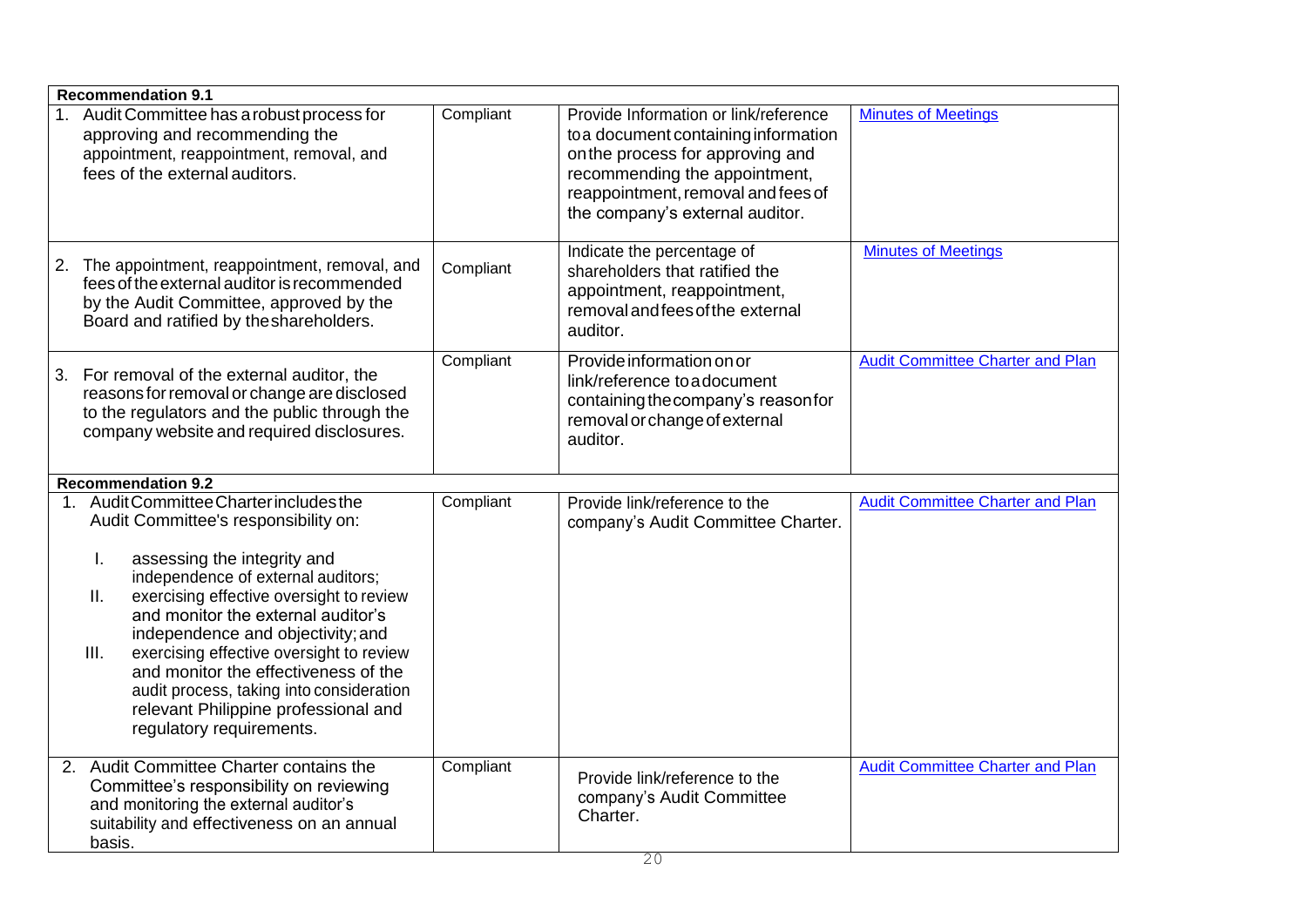| <b>Recommendation 9.3</b>                                                                                                                                                                                                                          |               |                                                                                                                                                  |                                                        |
|----------------------------------------------------------------------------------------------------------------------------------------------------------------------------------------------------------------------------------------------------|---------------|--------------------------------------------------------------------------------------------------------------------------------------------------|--------------------------------------------------------|
| Company discloses the nature of non-audit<br>services performed by its external auditor in<br>the Annual Report to deal with the potential<br>conflict of interest.                                                                                | Compliant     | Disclose the nature of non-audit<br>services performed by the external<br>auditor, if any.                                                       | No non-audit services of this nature<br>for this year. |
| Audit Committee stays alert for any potential<br>2.<br>conflict of interest situations, given the<br>guidelines or policies on non-audit services,<br>which could be viewed as impairing the<br>external auditor's objectivity.                    | Non-Compliant | Provide link or reference to guidelines<br>or policies on non-audit services.                                                                    | For development of guidelines                          |
| Principle 10: The company should ensure that the material and reportable non-financial and sustainability issues are disclosed.                                                                                                                    |               |                                                                                                                                                  |                                                        |
| <b>Recommendation 10.1</b>                                                                                                                                                                                                                         |               |                                                                                                                                                  |                                                        |
| Board has a clear and focused policy on the<br>discourse of non-financial information, with<br>emphasis on the management of economic,<br>environmental, social and governance (EESG)<br>issues of its business, which underpin<br>sustainability. | Non-compliant | Disclose or provide link on the<br>company's policies and practices on<br>the disclosure of non-financial<br>information, including EESG issues. | For development of policy                              |
| Company adopts a globally recognized<br>standard/framework in reporting sustainability<br>and non-financial issues.                                                                                                                                | Non-Compliant | Provide link to Sustainability Report,<br>if any. Disclose the standards used.                                                                   | To adopt a globally recognized<br>standard/framework.  |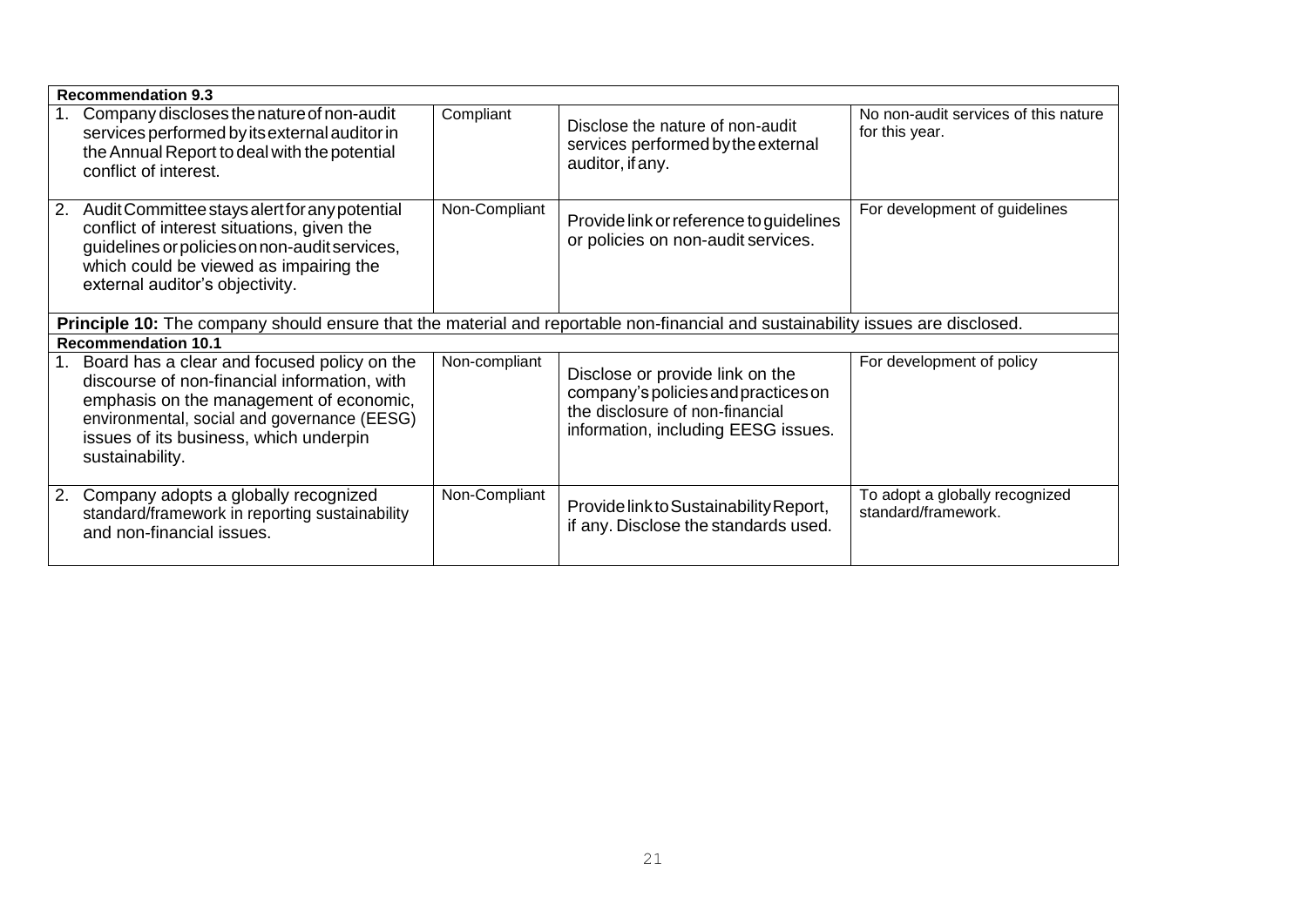| Principle 11: The company should maintain a comprehensive and cost-efficient communication channel for disseminating relevant information. This channel is       |           |                                                                                |                                                |  |
|------------------------------------------------------------------------------------------------------------------------------------------------------------------|-----------|--------------------------------------------------------------------------------|------------------------------------------------|--|
| crucial for informed decision-making by investors, stakeholders and other interested users.                                                                      |           |                                                                                |                                                |  |
| <b>Recommendation 11.1</b>                                                                                                                                       |           |                                                                                |                                                |  |
|                                                                                                                                                                  |           |                                                                                |                                                |  |
|                                                                                                                                                                  |           |                                                                                |                                                |  |
| The company should have a website to ensure                                                                                                                      | Compliant | Disclose and identify the communication<br>channels used by the company (i.e., | www.bjmpmbai.com                               |  |
| a comprehensive, cost efficient, transparent,<br>and timely manner of disseminating relevant                                                                     |           | website, Analyst's briefing, Media                                             |                                                |  |
| information to the public.                                                                                                                                       |           | briefings /press conferences, Quarterly                                        |                                                |  |
|                                                                                                                                                                  |           | reporting, Current reporting, etc.).                                           |                                                |  |
|                                                                                                                                                                  |           | Provide links, if any.                                                         |                                                |  |
|                                                                                                                                                                  |           |                                                                                |                                                |  |
|                                                                                                                                                                  |           | <b>Internal Control System and Risk Management Framework</b>                   |                                                |  |
| Principle 12: To ensure the integrity, transparency and proper governance in the conduct of its affairs, the company should have a strong and effective internal |           |                                                                                |                                                |  |
| control system and enterprise risk management framework.                                                                                                         |           |                                                                                |                                                |  |
| <b>Recommendation 12.1</b>                                                                                                                                       |           |                                                                                |                                                |  |
| Company has an adequate and effective                                                                                                                            | Compliant | List quality service programs for the                                          | A continuing activity of the Internal Auditor. |  |
| internal control system in the conduct of its                                                                                                                    |           | internal audit functions.                                                      | <b>Internal Control Manual</b>                 |  |
| business.                                                                                                                                                        |           | Indicate frequency of review of the                                            |                                                |  |
|                                                                                                                                                                  |           | internal control system.                                                       |                                                |  |
|                                                                                                                                                                  |           |                                                                                |                                                |  |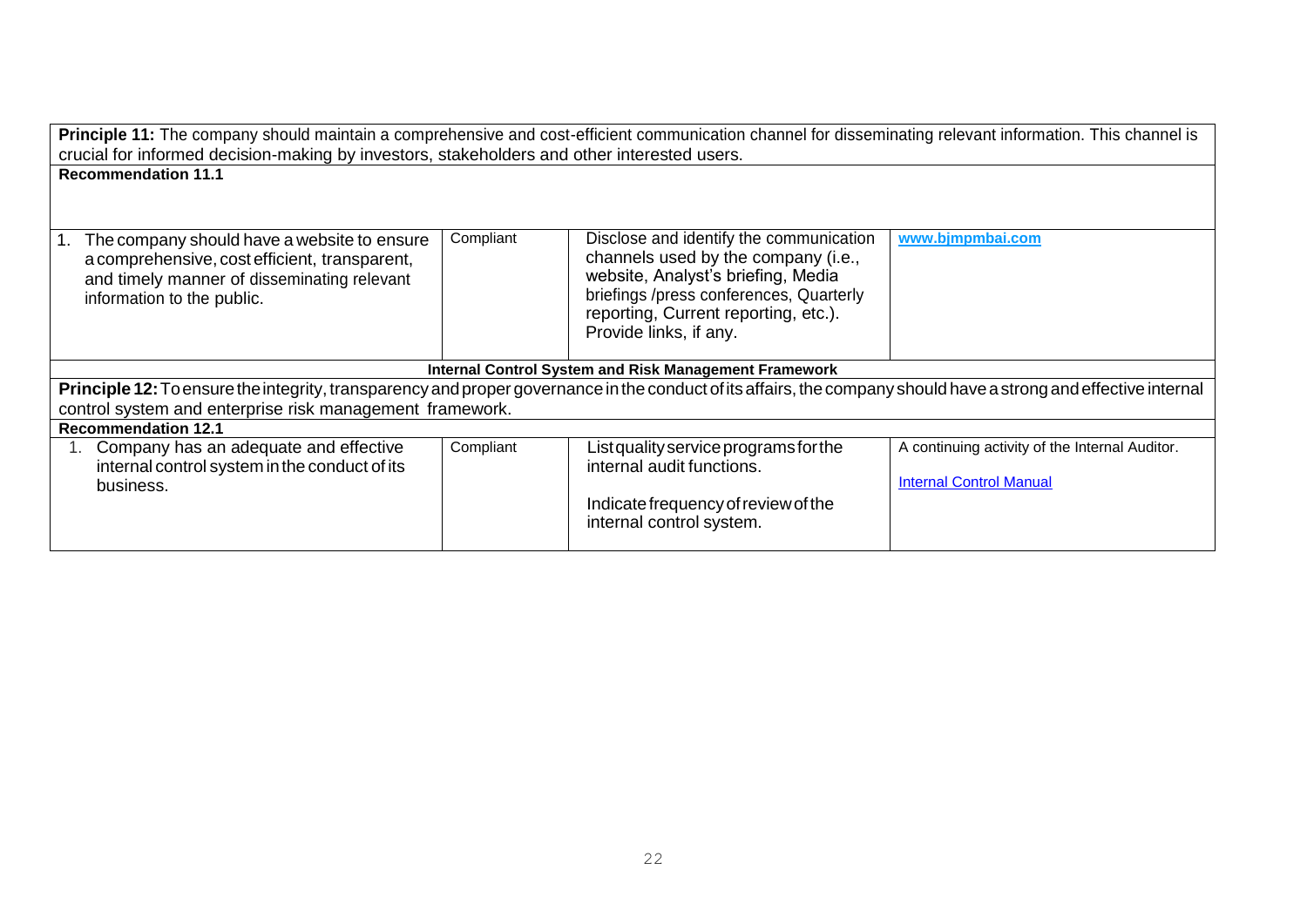| 2. Company has an adequate and effective<br>enterprise risk management framework in the<br>conduct of its business.                                                           | Non-Compliant | Identify international framework used for<br>Enterprise Risk Management.<br>Provide information or reference to a<br>document containing information on:<br>Company's risk management<br>1.<br>procedures andprocesses<br>Key risks the company is currently<br>2.<br>facing<br>How the company manages the key<br>3.<br>risks<br>Indicate frequency of review of the enterprise<br>risk management framework. | For development                |
|-------------------------------------------------------------------------------------------------------------------------------------------------------------------------------|---------------|----------------------------------------------------------------------------------------------------------------------------------------------------------------------------------------------------------------------------------------------------------------------------------------------------------------------------------------------------------------------------------------------------------------|--------------------------------|
| <b>Recommendation 12.2</b><br>1. Company has in place an independent internal                                                                                                 |               | Disclose if the internal audit is in-house or                                                                                                                                                                                                                                                                                                                                                                  |                                |
| audit function that provides an independent<br>and objective assurance, and consulting<br>services designed to add value and improve<br>the company's operations.             | Compliant     | outsourced. If outsourced, identify external<br>firm.                                                                                                                                                                                                                                                                                                                                                          | With in-house internal auditor |
| Recommendation 12.3                                                                                                                                                           |               |                                                                                                                                                                                                                                                                                                                                                                                                                |                                |
| 1. The company has a qualified Chief Audit<br>Executive (CAE) appointed by the Board.                                                                                         | Compliant     | Identify the company's Chief Audit<br>Executive (CAE) and provide information                                                                                                                                                                                                                                                                                                                                  | Ms Ruby Ganob, C.P.A.          |
| 2. CAE oversees and is responsible for the<br>internal audit activity of the organization,<br>including that portion that is outsourced to a<br>third party service provider. | Compliant     | on or reference to a document<br>containing his/her responsibilities.                                                                                                                                                                                                                                                                                                                                          | <b>Job Description</b>         |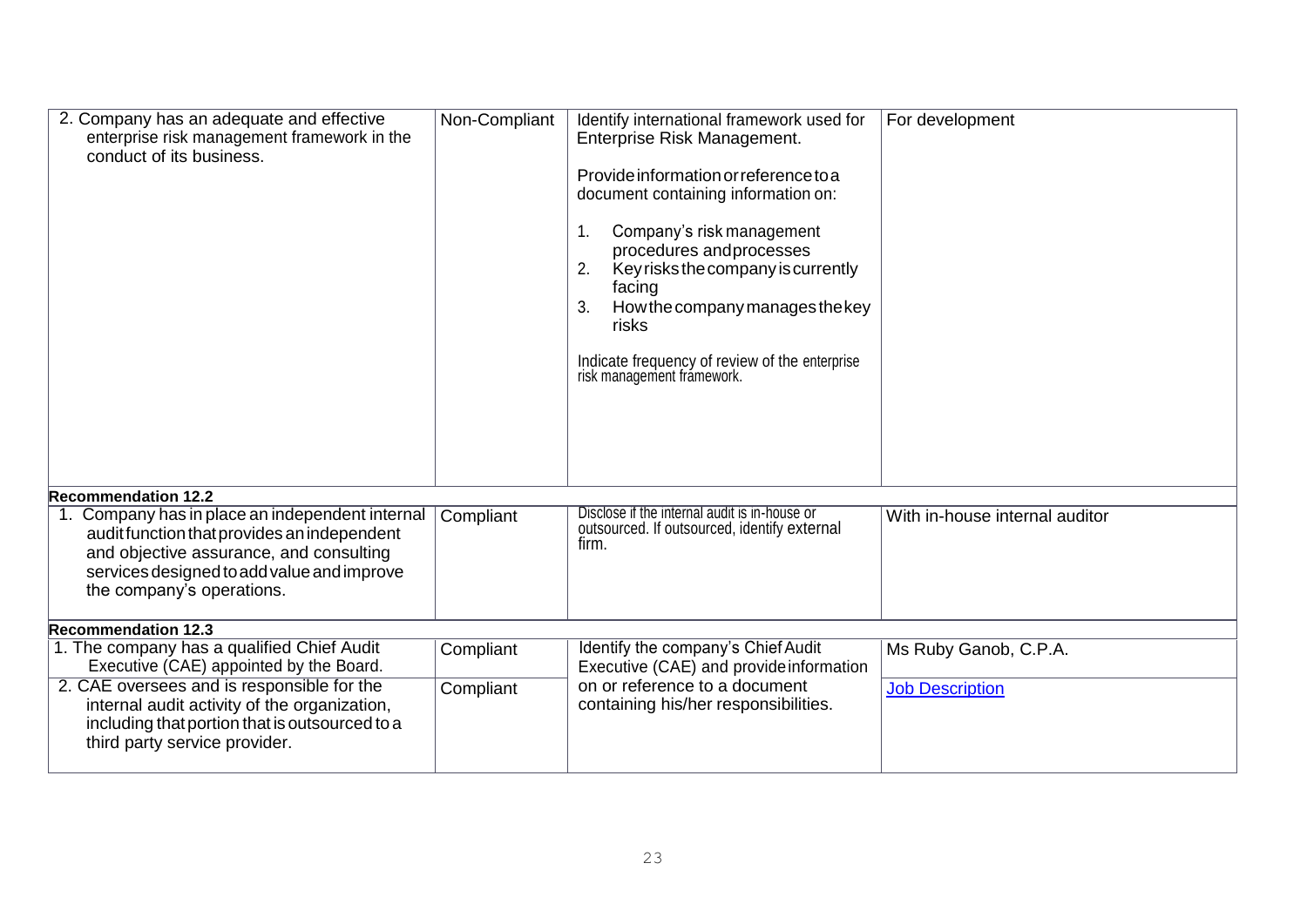| 3. In case of a fully outsourced internal audit<br>activity, a qualified independent executive or<br>senior management personnel is assigned the<br>responsibility for managing the fully outsourced<br>internal audit activity. | Non-Compliant | Identify qualified independent executive<br>or senior management personnel, if<br>applicable.                                                                                        | Presence of in-house internal auditor  |
|----------------------------------------------------------------------------------------------------------------------------------------------------------------------------------------------------------------------------------|---------------|--------------------------------------------------------------------------------------------------------------------------------------------------------------------------------------|----------------------------------------|
| <b>Recommendation 12.4</b>                                                                                                                                                                                                       |               |                                                                                                                                                                                      |                                        |
| The company has a separate risk<br>$\mathbf{1}$ .<br>management function to identify, assess and<br>monitor key risk exposures.                                                                                                  | Non-Compliant | Provide information on company's risk<br>management function.                                                                                                                        | For development                        |
| <b>Recommendation 12.5</b>                                                                                                                                                                                                       |               |                                                                                                                                                                                      |                                        |
| In managing the company's Risk Management<br>1 <sub>1</sub><br>System, the company has a Chief Risk Officer<br>(CRO), who is the ultimate champion of<br>Enterprise Risk Management (ERM).                                       | Non-Compliant | Identify the company's Chief Risk Officer<br>(CRO) and provide information on or<br>reference to a document containing<br>his/her responsibilities and<br>qualifications/background. | For designation of CRO within the year |
| CRO has adequate authority, stature,<br>2.<br>resources and support to fulfill his/her<br>responsibilities.                                                                                                                      | Non-Compliant |                                                                                                                                                                                      | For designation of CRO within the year |
|                                                                                                                                                                                                                                  |               | <b>Cultivating s Synergic Relationship with Shareholders</b>                                                                                                                         |                                        |
|                                                                                                                                                                                                                                  |               |                                                                                                                                                                                      |                                        |
| Principle 13: The company should treat all shareholders fairly and equitably, and also recognize, protect and facilitate the exercise of their rights.                                                                           |               |                                                                                                                                                                                      |                                        |
| <b>Recommendation 13.1</b>                                                                                                                                                                                                       |               |                                                                                                                                                                                      |                                        |
| 1. Board ensures that basic shareholder rights<br>are disclosed in the Manual on Corporate<br>Governance.                                                                                                                        | Compliant     | Provide link or reference to the<br>company's Manual on Corporate<br>Governance where shareholders' rights<br>are disclosed.                                                         | <b>Manual on Corporate Governance</b>  |
| 2. Board ensures that basic shareholder rights<br>are disclosed on the company's website.                                                                                                                                        | Compliant     | Provide link to company's website                                                                                                                                                    | <b>Manual on Corporate Governance</b>  |
| <b>Recommendation 13.2</b>                                                                                                                                                                                                       |               |                                                                                                                                                                                      |                                        |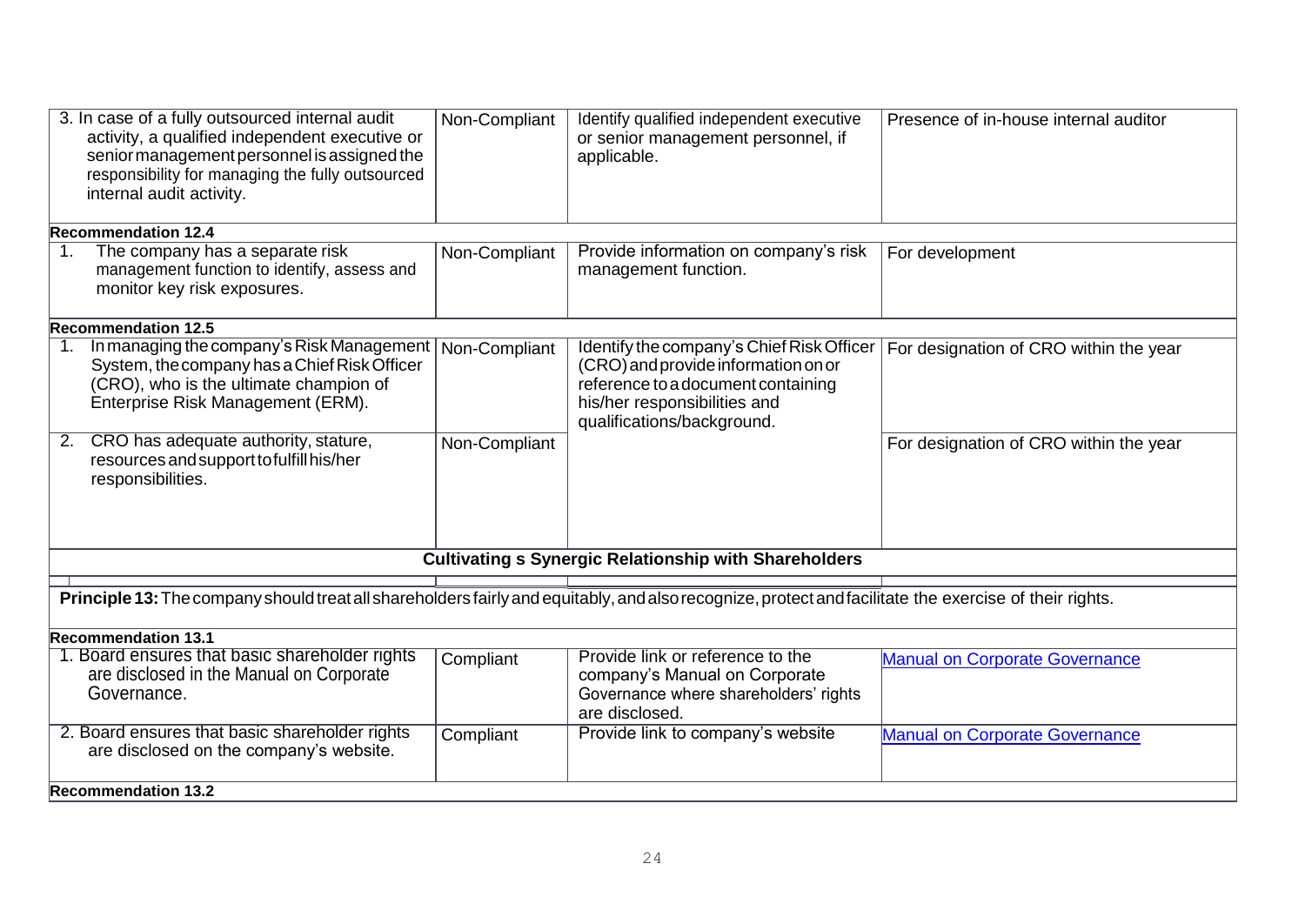|                | Board encourages active shareholder<br>participation by sending the Notice of Annual<br>and Special Shareholders' Meeting with<br>sufficient and relevant information at least 21<br>days before the meeting. | Compliant     | Indicate the number of days before the<br>annual stockholders' meeting or special<br>stockholders' meeting when the notice<br>and agenda were sent out<br>Indicate whether shareholders' approval<br>of remuneration or any changes therein<br>were included in the agenda of the<br>meeting.<br>Provide link to the Agenda included in<br>the company's Information Statement | <b>Notices of Annual General Membership</b><br><b>Meetings</b>                                                     |  |
|----------------|---------------------------------------------------------------------------------------------------------------------------------------------------------------------------------------------------------------|---------------|--------------------------------------------------------------------------------------------------------------------------------------------------------------------------------------------------------------------------------------------------------------------------------------------------------------------------------------------------------------------------------|--------------------------------------------------------------------------------------------------------------------|--|
|                | <b>Recommendation 13.3</b>                                                                                                                                                                                    |               |                                                                                                                                                                                                                                                                                                                                                                                |                                                                                                                    |  |
| $\mathbf{1}$ . | Board encourages active shareholder<br>participation by making the result of the votes<br>taken during the most recent Annual or<br>Special Shareholders' Meeting publicly<br>available the next working day. | Non-Compliant | Provide information or reference to a<br>document containing information on all<br>relevant questions raised and answers<br>during the ASM and special meeting and<br>the results of the vote taken during the<br>most recent ASM/SSM.                                                                                                                                         | Last election was in 2021 Annual General<br>Membership Meeting.<br><b>BJMPMBAI By-laws, Article XII, Section 1</b> |  |
| 2.             | Minutes of the Annual and Special<br>Shareholders' Meetings are available on the<br>company website within five business days<br>from the end of the meeting.                                                 | Non-Compliant | company website.<br>Indicate voting results for all agenda<br>items, including the approving,<br>dissenting and abstaining votes.<br>Indicate also if the voting on resolutions<br>was by poll.<br>Include whether there was opportunity to ask<br>question and the answers given, if any.                                                                                     | Provide link to minutes of meeting in the We will comply in the future, for this is a new<br>requirement.          |  |
|                | <b>Recommendation 13.4</b>                                                                                                                                                                                    |               |                                                                                                                                                                                                                                                                                                                                                                                |                                                                                                                    |  |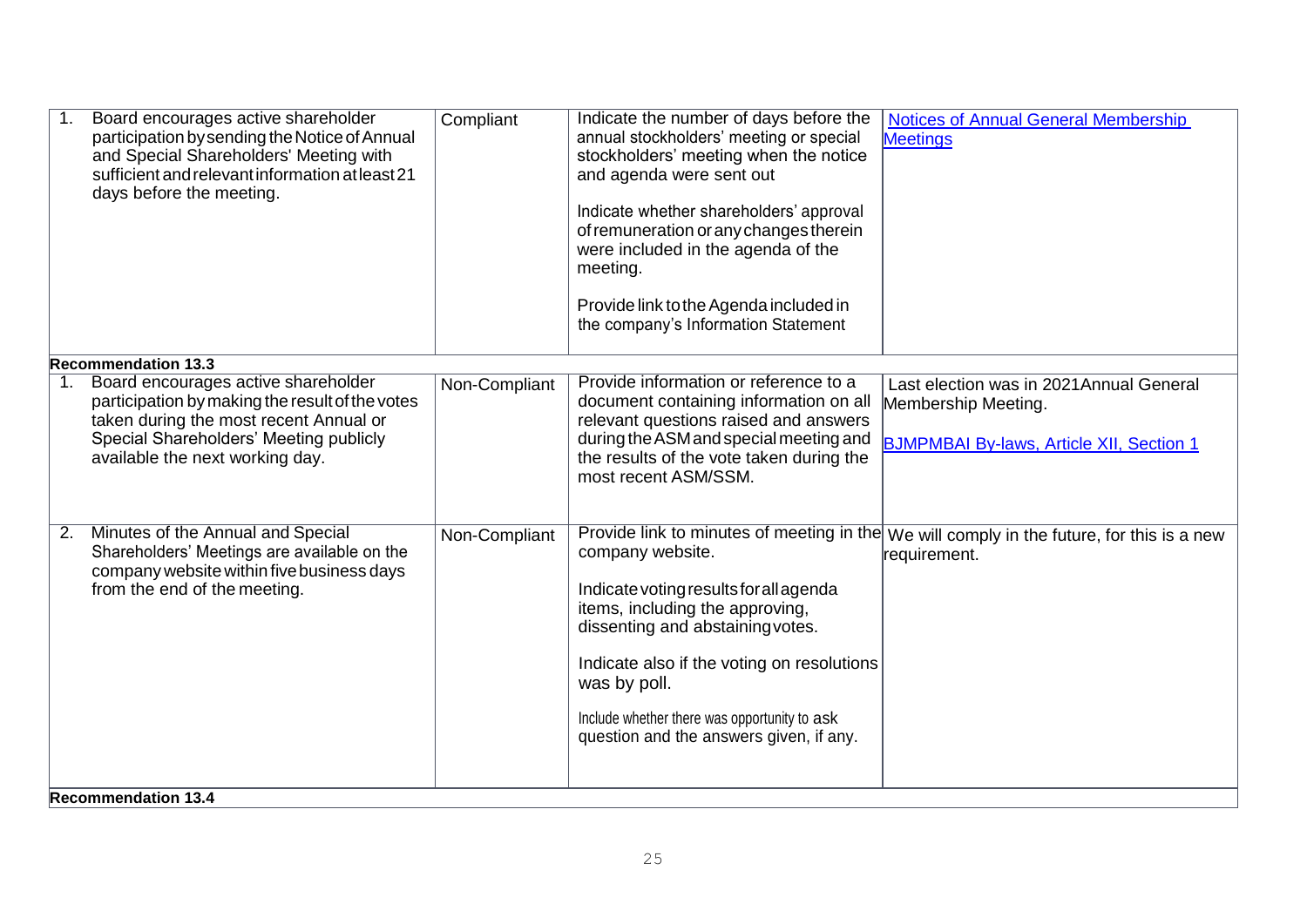| 1. Board has an alternative dispute mechanism to<br>resolve intra-corporate disputes in an amicable<br>and effective manner                                                                                                                                                                                                                          | Non-Compliant | Provide details of the alternative dispute<br>resolution made available to resolve<br>intra-corporate disputes.                                                                       | For conceptualization of the Legal Officer             |
|------------------------------------------------------------------------------------------------------------------------------------------------------------------------------------------------------------------------------------------------------------------------------------------------------------------------------------------------------|---------------|---------------------------------------------------------------------------------------------------------------------------------------------------------------------------------------|--------------------------------------------------------|
| 2. The alternative dispute mechanism is included<br>in the company's Manual on Corporate<br>Governance.                                                                                                                                                                                                                                              | Non-Compliant | Provide link/reference to where it is<br>found in the Manual on Corporate<br>Governance.                                                                                              | For inclusion in the Manual on Corporate<br>Governance |
|                                                                                                                                                                                                                                                                                                                                                      |               | <b>Duties to Stakeholders</b>                                                                                                                                                         |                                                        |
| Principle 14: The rights of stakeholders established by law, by contractual relations and through voluntary commitments must be respected. Where stakeholders'<br>rights and/or interests are at stake, stakeholders should have the opportunity to obtain prompt effective redress for the violation of their rights.<br><b>Recommendation 14.1</b> |               |                                                                                                                                                                                       |                                                        |
| 1. Board identifies the company's various<br>stakeholders and promotes cooperation<br>between them and the company in creating<br>wealth, growth and sustainability.                                                                                                                                                                                 | Compliant     | Identify the company's shareholder and<br>provide information or reference to a<br>document containing information on the<br>company's policies and programs for its<br>stakeholders. | <b>BJMPMBAI Member's Handbook</b>                      |
| <b>Recommendation 14.2</b><br>1. Board establishes clear policies and programs<br>to provide a mechanism on the fair treatment<br>and protection of stakeholders.<br><b>Recommendation 14.3</b>                                                                                                                                                      | Compliant     | Identify policies and programs for the<br>protection and fair treatment of<br>company's stakeholders.                                                                                 | <b>BJMPMBAI Member's Handbook</b>                      |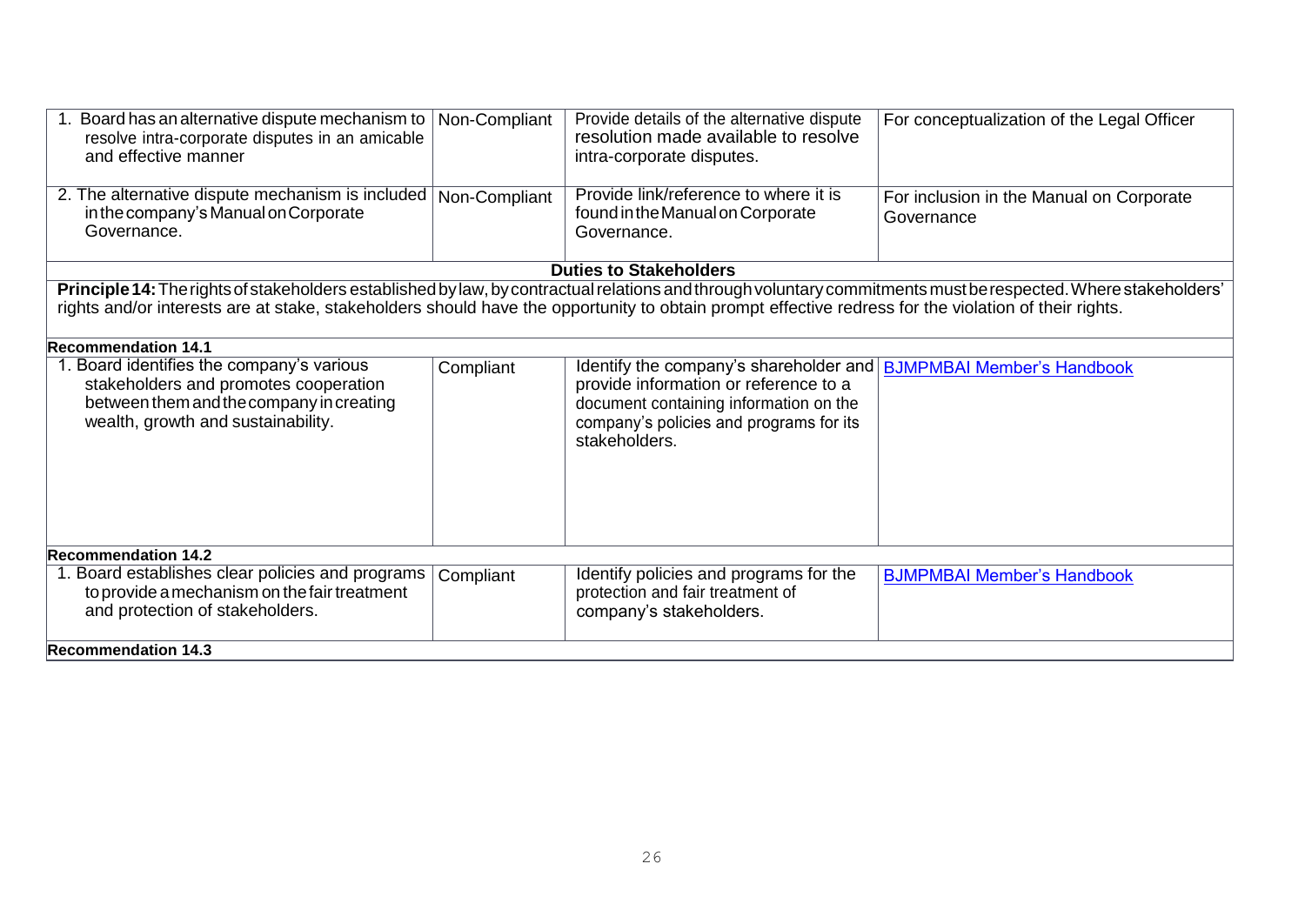| Board adopts a transparent framework and<br>process that allow stakeholders to<br>communicate with the company and to obtain<br>redress for the violation of their rights.                        | Non-Compliant | Provide the contact details (i.e., name of<br>contact person, dedicated phone number<br>or e-mail address, etc.) which<br>stakeholders can use to voice their<br>concerns and/or complaints for possible<br>violation of their rights.<br>Provide information on whistleblowing<br>policy, practices and procedures for<br>stakeholders. | Whistleblowing policy is a working in progress                   |  |
|---------------------------------------------------------------------------------------------------------------------------------------------------------------------------------------------------|---------------|------------------------------------------------------------------------------------------------------------------------------------------------------------------------------------------------------------------------------------------------------------------------------------------------------------------------------------------|------------------------------------------------------------------|--|
| Principle 15: A mechanism for employee participation should be developed to create a symbiotic environment, realize the company's goals and participate in its<br>corporate governance processes. |               |                                                                                                                                                                                                                                                                                                                                          |                                                                  |  |
| <b>Recommendation 15.1</b>                                                                                                                                                                        |               |                                                                                                                                                                                                                                                                                                                                          |                                                                  |  |
| Board establishes policies, programs and<br>procedures that encourage employees to<br>actively participate in the realization of the<br>company's goals and in its governance.                    | Non-Compliant | Provide information on or link/reference to<br>company policies, programs and<br>procedures that encourage employee<br>participation.                                                                                                                                                                                                    | To develop awards and incentives policies                        |  |
| <b>Recommendation 15.2</b>                                                                                                                                                                        |               |                                                                                                                                                                                                                                                                                                                                          |                                                                  |  |
| Board sets the tone and makes a stand<br>against corrupt practices by adopting an anti-<br>corruption policy and program in its Code of<br>Conduct.                                               | Non-Compliant | Identify or provide link/reference to the<br>company's policies, programs and<br>practices on anti-corruption.                                                                                                                                                                                                                           | To develop company policies and programs on anti-<br>corruption. |  |
| Board disseminates the policy and program to<br>2.<br>employees across the organization through<br>trainings to embed them in the company's<br>culture.                                           | Non-Compliant | Identify how the board disseminated the<br>policy and program to employees across<br>the organization.                                                                                                                                                                                                                                   | To develop company policies and programs on anti-<br>corruption. |  |
| <b>Recommendation 15.3</b>                                                                                                                                                                        |               |                                                                                                                                                                                                                                                                                                                                          |                                                                  |  |
| Board establishes a suitable framework for<br>whistleblowing that allows employees to freely<br>communicate their concerns about illegal or<br>unethical practices, without fear of retaliation.  | Non-Compliant | Disclose or provide link/reference to the<br>company whistle-blowing policy and<br>procedure for employees.<br>Indicate if the framework includes                                                                                                                                                                                        | To establish whistleblowing policy                               |  |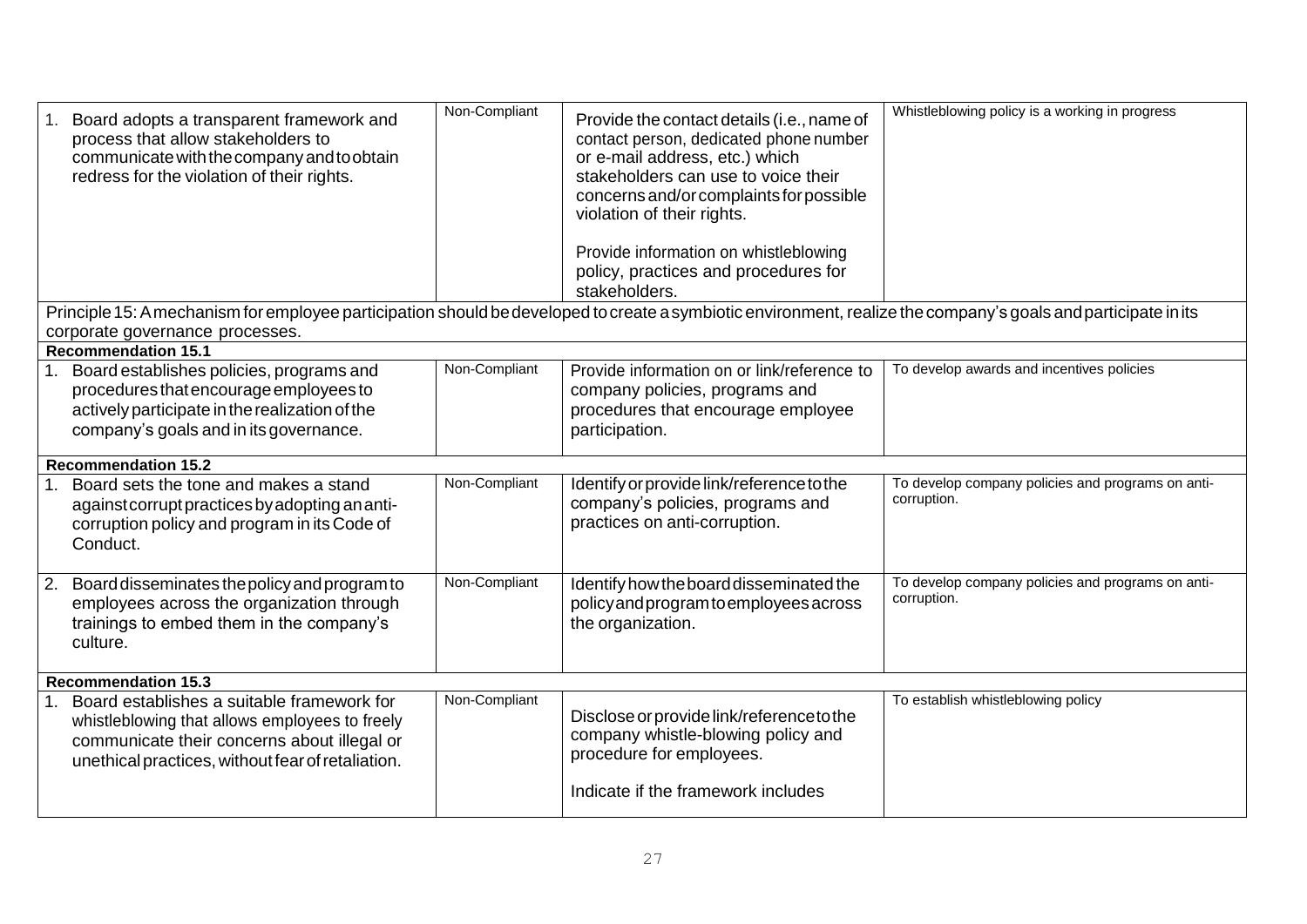| whistle                                                                                                                                                               |               |                                                                                                                                                             |                                              |
|-----------------------------------------------------------------------------------------------------------------------------------------------------------------------|---------------|-------------------------------------------------------------------------------------------------------------------------------------------------------------|----------------------------------------------|
| 2. Board establishes a suitable framework for<br>whistleblowing that allows employees to have                                                                         | Non-Compliant | procedures to protect the employees<br>from retaliation.                                                                                                    | To establish whistleblowing policy           |
| direct access to an independent member of the<br>Board or a unit created to handle<br>whistleblowing concerns.                                                        |               | Provide contact details to report any<br>illegal or unethical behavior.                                                                                     |                                              |
|                                                                                                                                                                       |               |                                                                                                                                                             |                                              |
| 3. Board supervises and ensures the<br>enforcement of the whistleblowing framework.                                                                                   | Non-Compliant | Provide information on how the board<br>supervised and ensured enforcement of<br>the whistleblowing framework, including<br>any incident of whistleblowing. | To establish whistleblowing policy           |
| Principle 16: The company should be socially responsible in all its dealings with the communities where it operates. It should ensure that its interactions serve its |               |                                                                                                                                                             |                                              |
| environment and stakeholders in a positive and progressive manner that is fully supportive of its comprehensive and balanced development.                             |               |                                                                                                                                                             |                                              |
| <b>Recommendation 16.1</b>                                                                                                                                            |               |                                                                                                                                                             |                                              |
| Company recognizes and places importance<br>1.                                                                                                                        | Non-Compliant | Provide information or reference to a                                                                                                                       | To plan and conduct environment-related      |
| on the interdependence between business and                                                                                                                           |               | document containing information on the                                                                                                                      |                                              |
|                                                                                                                                                                       |               |                                                                                                                                                             | programs to contribute to the advancement of |
| society, and promotes a mutually beneficial                                                                                                                           |               | company's community involvement and                                                                                                                         | the society where it operates.               |
| relationship that allows the company to grow                                                                                                                          |               | environment-related programs.                                                                                                                               |                                              |
| its business, while contributing to the                                                                                                                               |               |                                                                                                                                                             |                                              |
| advancement of the society where it operates.                                                                                                                         |               |                                                                                                                                                             |                                              |